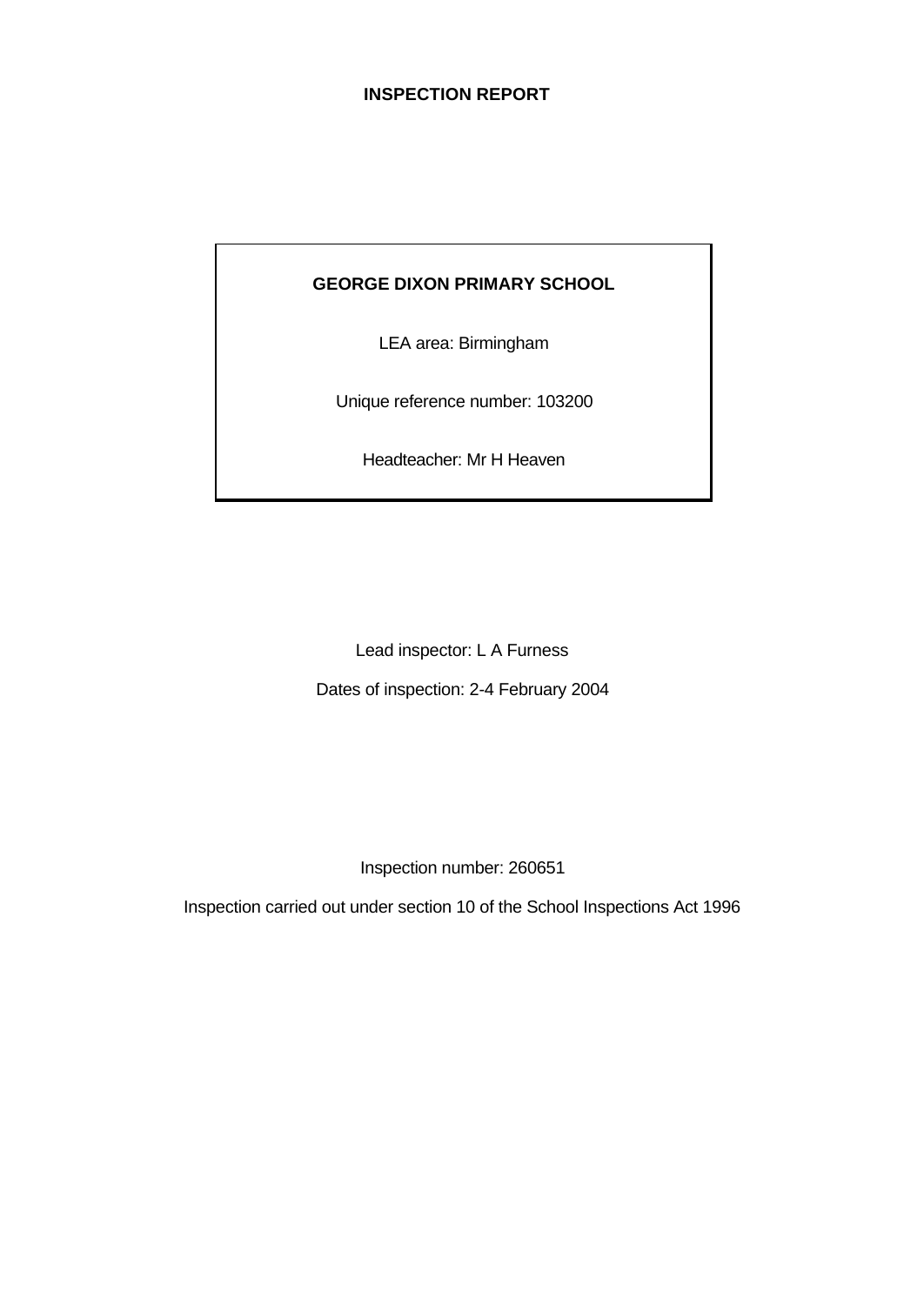#### © Crown copyright 2004

This report may be reproduced in whole or in part for non-commercial educational purposes, provided that all extracts quoted are reproduced verbatim without adaptation and on condition that the source and date thereof are stated.

Further copies of this report are obtainable from the school. Under the School Inspections Act 1996, the school must provide a copy of this report and/or its summary free of charge to certain categories of people. A charge not exceeding the full cost of reproduction may be made for any other copies supplied.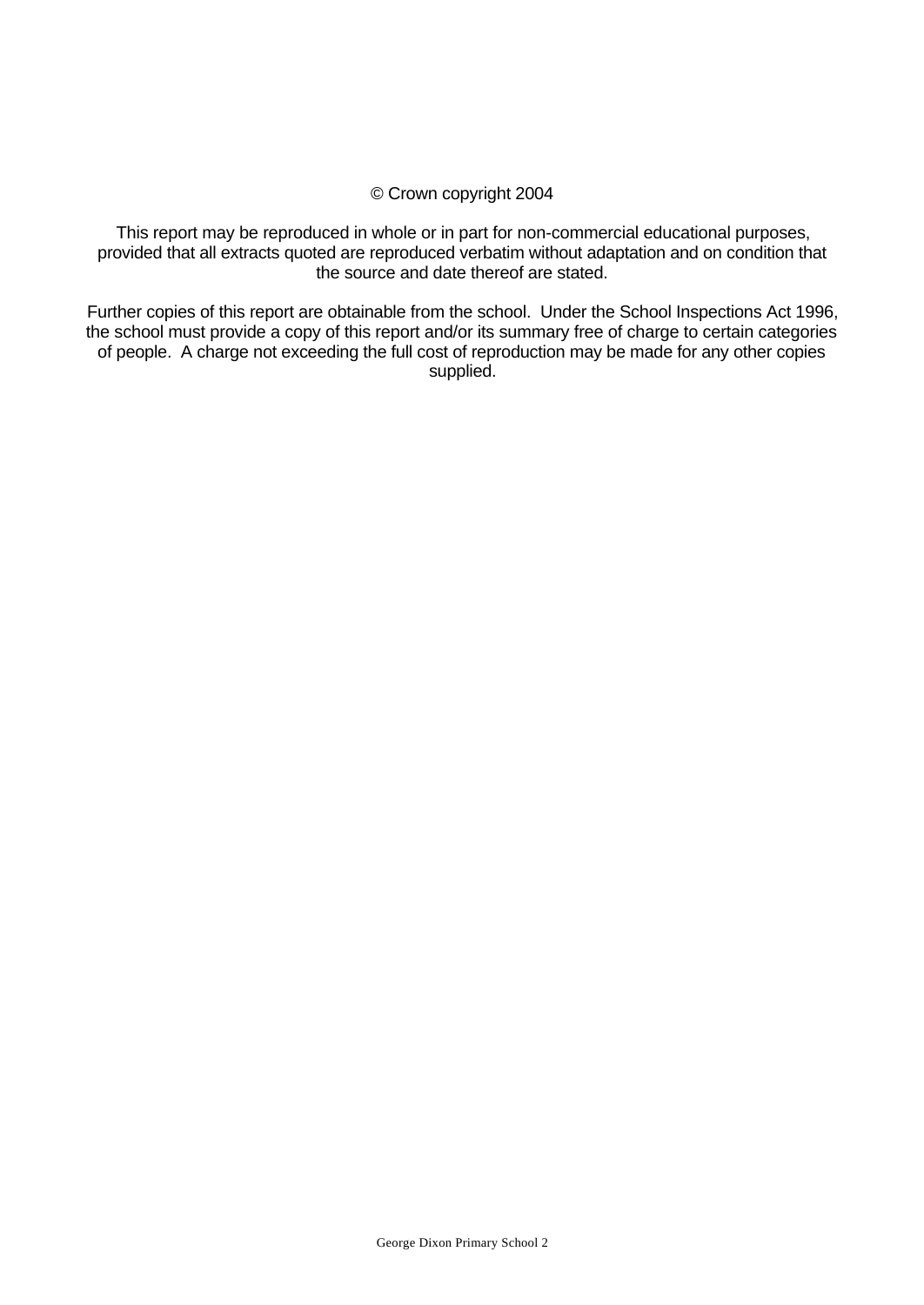# **INFORMATION ABOUT THE SCHOOL**

| Type of school:              | Primary                      |
|------------------------------|------------------------------|
| School category:             | Independent                  |
| Age range of pupils:         | $4 - 11$                     |
| Gender of pupils:            | <b>Mixed</b>                 |
| Number on roll;              | 263                          |
| School address:              | City Road<br>Edgbaston       |
| Postcode:                    | Birmingham<br><b>B17 8LE</b> |
| Telephone number:            | 0121 4292775                 |
| Fax number:                  | 0121 4344205                 |
| Appropriate authority:       | Governing Body               |
| Name of chair of governors:  | Vimia Dodd                   |
| Date of previous inspection: | 28/09/1998                   |

# **CHARACTERISTICS OF THE SCHOOL**

This is an average size, multicultural school catering for 263 pupils (135 boys and128 girls) between the ages of four and eleven. Thirteen different cultural backgrounds are represented in the school with the majority of pupils of Asian Indian or Pakistani and Black Caribbean or African heritage. Most pupils speak English as an additional language, with 14 per cent at an early stage of learning English. There are also 26 refugee and asylum seekers in the school. A high proportion of pupils joins and leaves the school other than at the usual admission and transfer times (termed 'mobility'). The proportion of pupils with learning difficulties (10.7 per cent) is below the national average and the number of pupils with statements (3) is also below the national average. The area in which the school is situated is socially and economically disadvantaged and the proportion of pupils eligible for free schools meals is above average. Children's attainment when they begin school is below that expected for their age, especially in the areas of communication, language and literacy. The school has gained a number of School Achievement Awards over recent years and is involved in the government's Excellence in Cities (EiC) project.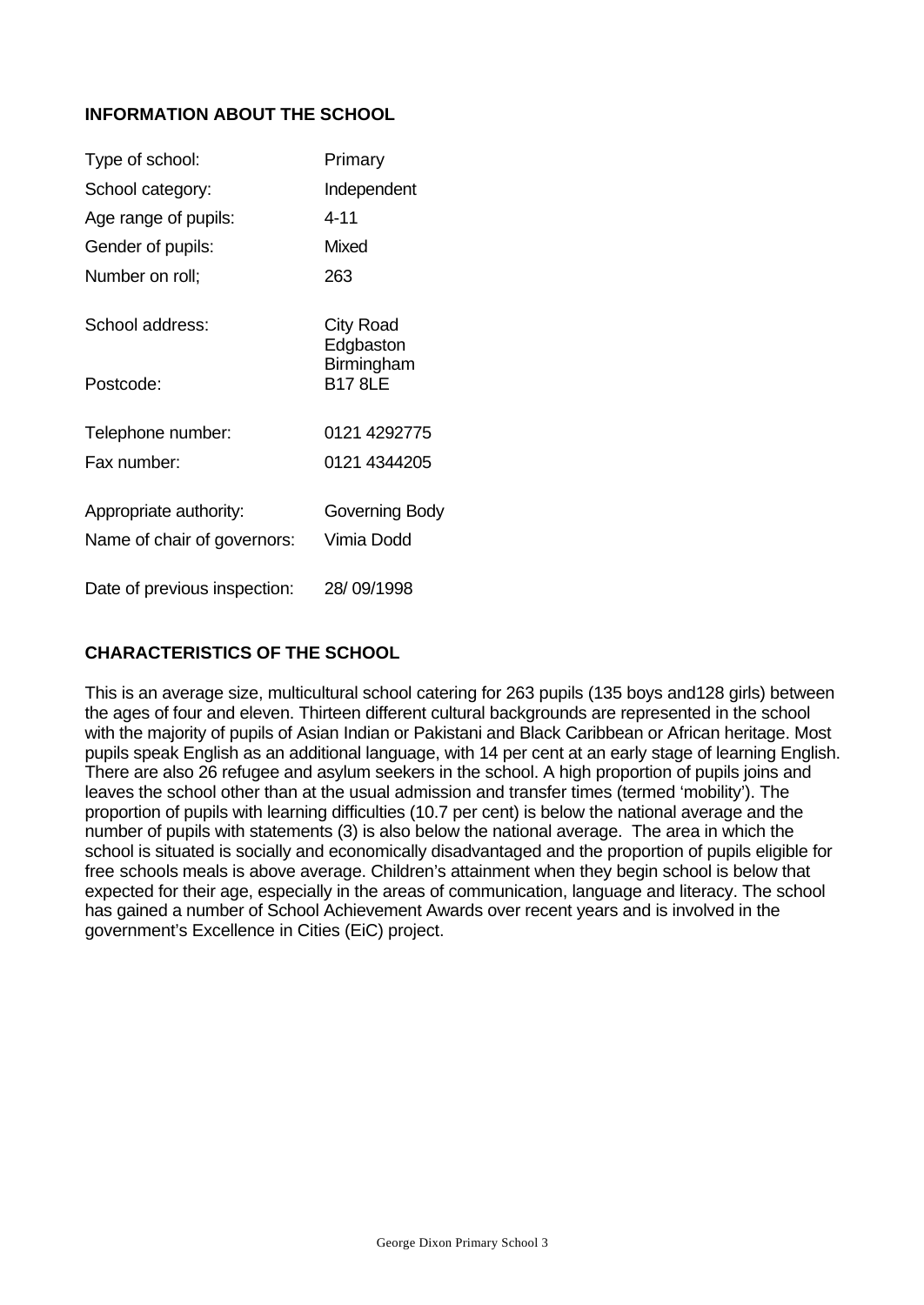# **INFORMATION ABOUT THE INSPECTION TEAM**

|       | Members of the inspection team |                | <b>Subject responsibilities</b>             |
|-------|--------------------------------|----------------|---------------------------------------------|
| 8245  | L A Furness                    | Lead inspector | English                                     |
|       |                                |                | Citizenship                                 |
| 19431 | J Holmes                       | Lay inspector  |                                             |
| 33225 | E Greensides                   | Team inspector | Science                                     |
|       |                                |                | Art and Design,                             |
|       |                                |                | Design and Technology                       |
|       |                                |                | <b>Music</b>                                |
|       |                                |                | <b>Physical Education</b>                   |
| 32507 | C Quigley                      |                | <b>Foundation Stage</b>                     |
|       |                                |                | Geography                                   |
|       |                                |                | History                                     |
|       |                                |                | <b>Religious Education</b>                  |
| 33111 | S Wilson                       | Team inspector | English as an additional language           |
|       |                                |                | <b>Special Educational Needs</b>            |
|       |                                |                | <b>Mathematics</b>                          |
|       |                                |                | Information and Communication<br>Technology |

The inspection contractor was:

Focus Education (UK) Limited

113-115 High Street Uppermill **Saddleworth** OL3 6BD

Any concerns or complaints about the inspection or the report should be made initially to the contractor. The procedures are set out in the leaflet *'Complaining about Ofsted Inspections'*, which is available from Ofsted Publications Centre (telephone 07002 637833) or Ofsted's website (www.oftsed.gov.uk).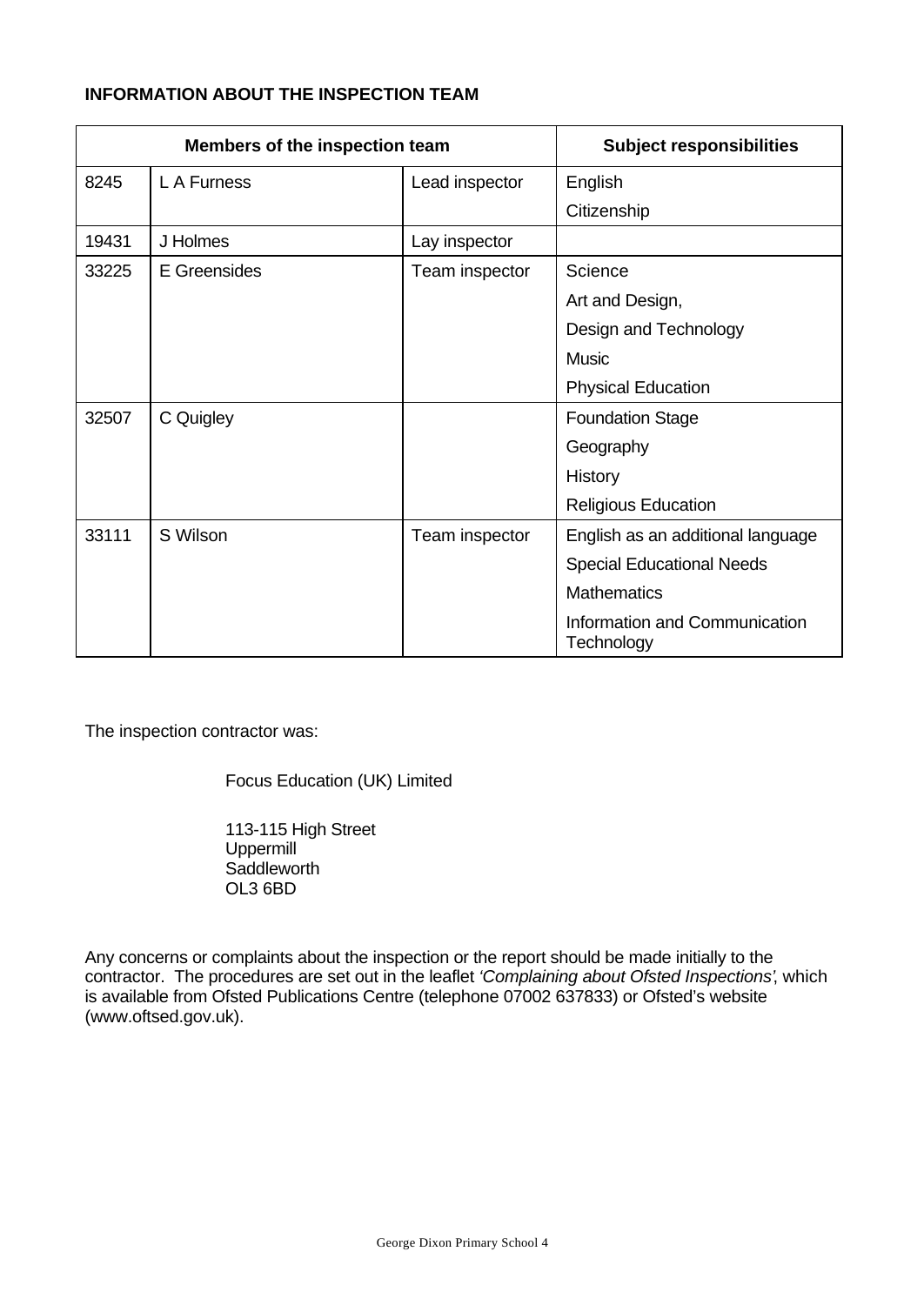# **REPORT CONTENTS**

|                                                                                               | Page    |
|-----------------------------------------------------------------------------------------------|---------|
| <b>PART A: SUMMARY OF THE REPORT</b>                                                          | 6       |
| <b>PART B: COMMENTARY ON THE MAIN INSPECTION FINDINGS</b>                                     |         |
| <b>STANDARDS ACHIEVED BY PUPILS</b>                                                           | 8       |
| Standards achieved in areas of learning and subjects                                          |         |
| Pupils' attitudes, values and other personal qualities                                        |         |
| <b>QUALITY OF EDUCATION PROVIDED BY THE SCHOOL</b>                                            | $12 \,$ |
| Teaching and learning<br>The curriculum<br>Care, guidance and support                         |         |
| Partnership with parents, other schools and the community<br><b>LEADERSHIP AND MANAGEMENT</b> | 17      |
| <b>PART C: THE QUALITY OF EDUCATION IN AREAS OF LEARNING</b><br><b>AND SUBJECTS</b>           | 19      |
| AREAS OF LEARNING IN THE FOUNDATION STAGE                                                     |         |
| AND SUBJECTS IN KEY STAGES 1 AND 2                                                            |         |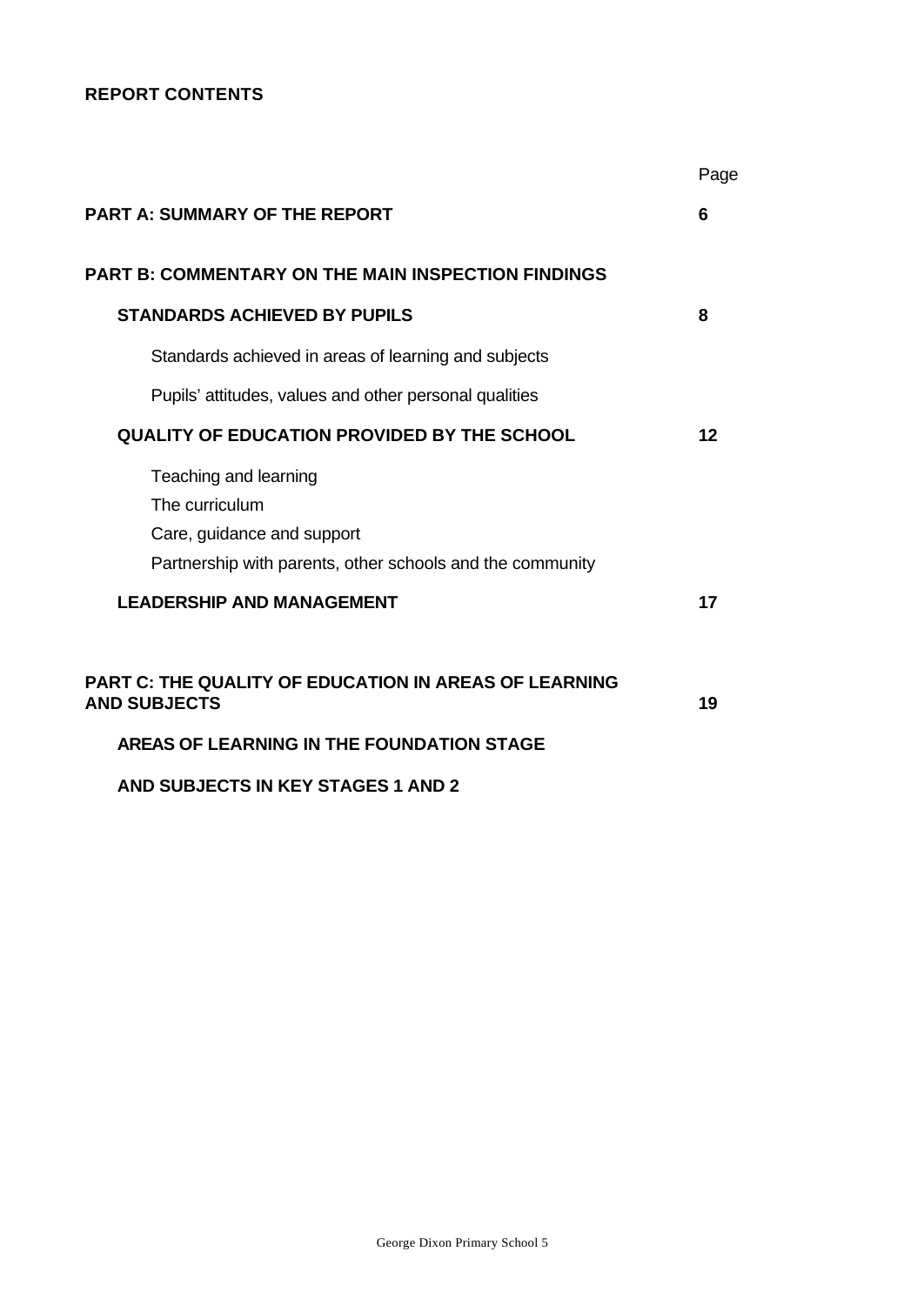# **PART A: SUMMARY OF THE REPORT**

**The school's effectiveness is satisfactory.** Its caring ethos results in the good personal and social development of its pupils. All pupils are very well included in all aspects of school life. Teaching overall has a satisfactory impact on pupils' learning and pupils' achievement is satisfactory overall. The school provides satisfactory value for money.

The school's main strengths and weaknesses are:

- The school greatly values and makes the most of the diverse range of cultural backgrounds within the school.
- The standards that pupils attain in English and mathematics are below those expected for their age by Year 6.
- A rich and broad curriculum, based on the pupils' cultural backgrounds, leads to good standards in art and design, religious education and history.
- Provision for pupils with special educational needs and those who are at an early stage of English language is good. These pupils are well supported by able support staff.
- Assessment information is not used as effectively as it should be to impact upon learning. Pupils are not sufficiently involved in assessing their own learning and knowing how to improve the quality of their work.
- Although satisfactory, monitoring and evaluation procedures do not focus sufficiently on the impact of teaching on learning.
- Pupils' personal qualities are very effectively promoted. They enjoy school and behave well.

The school was last inspected in September 1998 and since then all of the key issues identified have been satisfactorily rectified. School improvement is satisfactory overall but there has been good improvement in developing pupils' spirituality and information and communication technology and religious education provision.

## **STANDARDS ACHIEVED**

**Pupils' achievement is satisfactory overall, with evidence of good achievement.** It is good in Years 1 and 2, but satisfactory in Years 3 to 6, due to the differences in the quality of teaching. By Year 6, standards are below those expected in English and mathematics and match those expected in science, information and communication technology (ICT) and geography. In art and design, history and religious education, standards are above those expected for the pupils' age and achievement is good. In design and technology, music and physical education there was insufficient evidence to make a secure judgement on standards or achievement. In the Foundation Stage, although achievement is satisfactory, the majority of children attain standards that are below the goals children are expected to reach by the end of reception.

| <b>Results in National</b><br>Curriculum tests at the end |      | similar schools |      |      |
|-----------------------------------------------------------|------|-----------------|------|------|
| of Year 6, compared with:                                 | 2001 | 2002            | 2003 | 2003 |
| English                                                   |      |                 |      |      |
| mathematics                                               |      |                 |      |      |
| science                                                   |      | В               |      |      |

*Key: A - well above average; B – above average; C – average; D – below average; E – well below average Similar schools are those whose pupils attained similarly at the end of Year 2.*

In Year 2 in 2003, pupils' performance matched the national average in reading, but was below the national average in writing and mathematics. In comparison with similar schools, pupils' performance was well above average in reading, above average in mathematics and matched the average in writing. In science, on the basis of teacher assessment, performance was below the national average, but above average in comparison with the results of similar schools. Pupils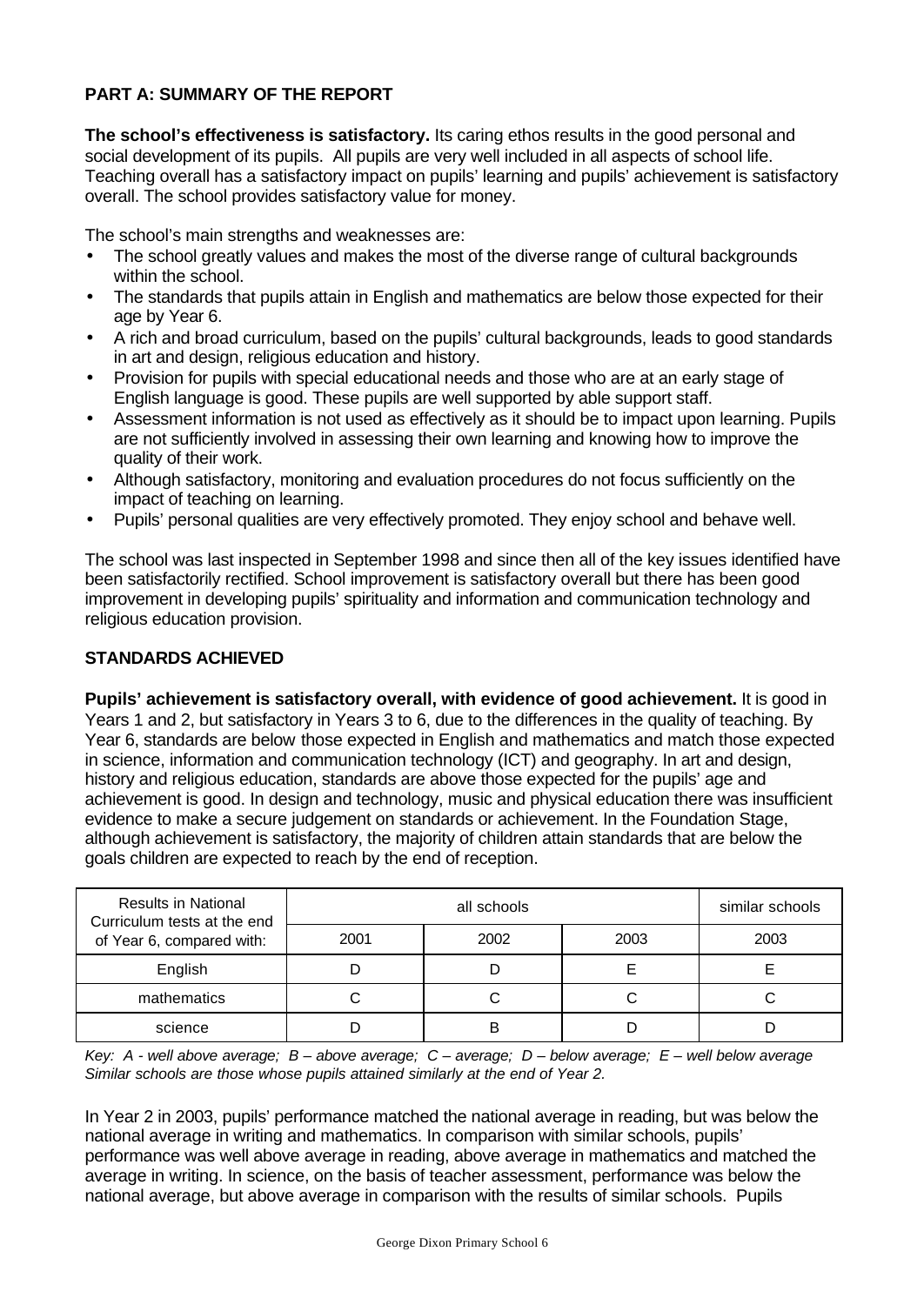currently in Year 2 are attaining standards that match those expected for their age in reading, mathematics and science, but in writing they are attaining standards that are below those expected for their age. Achievement overall is good.

**Pupils' personal qualities, including their spiritual, moral, social and cultural development** are very good. Pupils like school; they behave well and are eager to learn. Although most are punctual, attendance rates are low and this negatively affects some pupils' education.

# **QUALITY OF EDUCATION**

**The quality of education is satisfactory. The quality of teaching is satisfactory overall with good features** particularly in Years 1 to 3 and in religious education lessons. The unsatisfactory management of time, too much teacher talk and unsatisfactory management of behaviour led to unsatisfactory teaching in some lessons. The use of assessment information to inform future learning is inconsistent resulting in uneven progress in Years 3 to 6. A particular strength is the way that the teaching assistants and support staff are deployed to support pupils with special educational needs and those with English as an additional language. In the Foundation Stage, the teacher and support assistant work effectively together and teaching is satisfactory.

The overall quality of the curriculum is good. The curriculum is being developed well through a range of effective innovative practices which link different subjects in a coherent way, often through art and design and the performing arts such as dance and music. The school has effective systems in place to check on the health, safety and well being of pupils. The school's partnership with parents is good and constructive links have been established with the local community and other schools.

## **LEADERSHIP AND MANAGEMENT**

**Leadership and management are satisfactory.** The head teacher and key staff provide clear direction for the school's work but monitoring and evaluation systems need to be more rigorous. Governors have a sound understanding of the school's strengths and weaknesses and fulfil their legal obligations. They are good friends to the school and a number are significantly involved in its work.

## **PARENTS' AND PUPILS' VIEWS OF THE SCHOOL**

Parents have confidence in the school and are pleased with the quality of education their children receive. They have particularly good opinions of the head teacher and many speak of how sorry they will be when he retires later this year. Pupils are also positive about the school and like that their views are sought and acted upon.

#### **IMPROVEMENTS NEEDED**

The most important things the school should do to improve are to:

- Raise standards in English and mathematics.
- Ensure that assessment information is used effectively to inform the future learning of pupils and involve them more in knowing how to improve the quality of their work.
- Ensure that the monitoring and evaluation of teaching are focused on its impact on learning and pupils' achievement.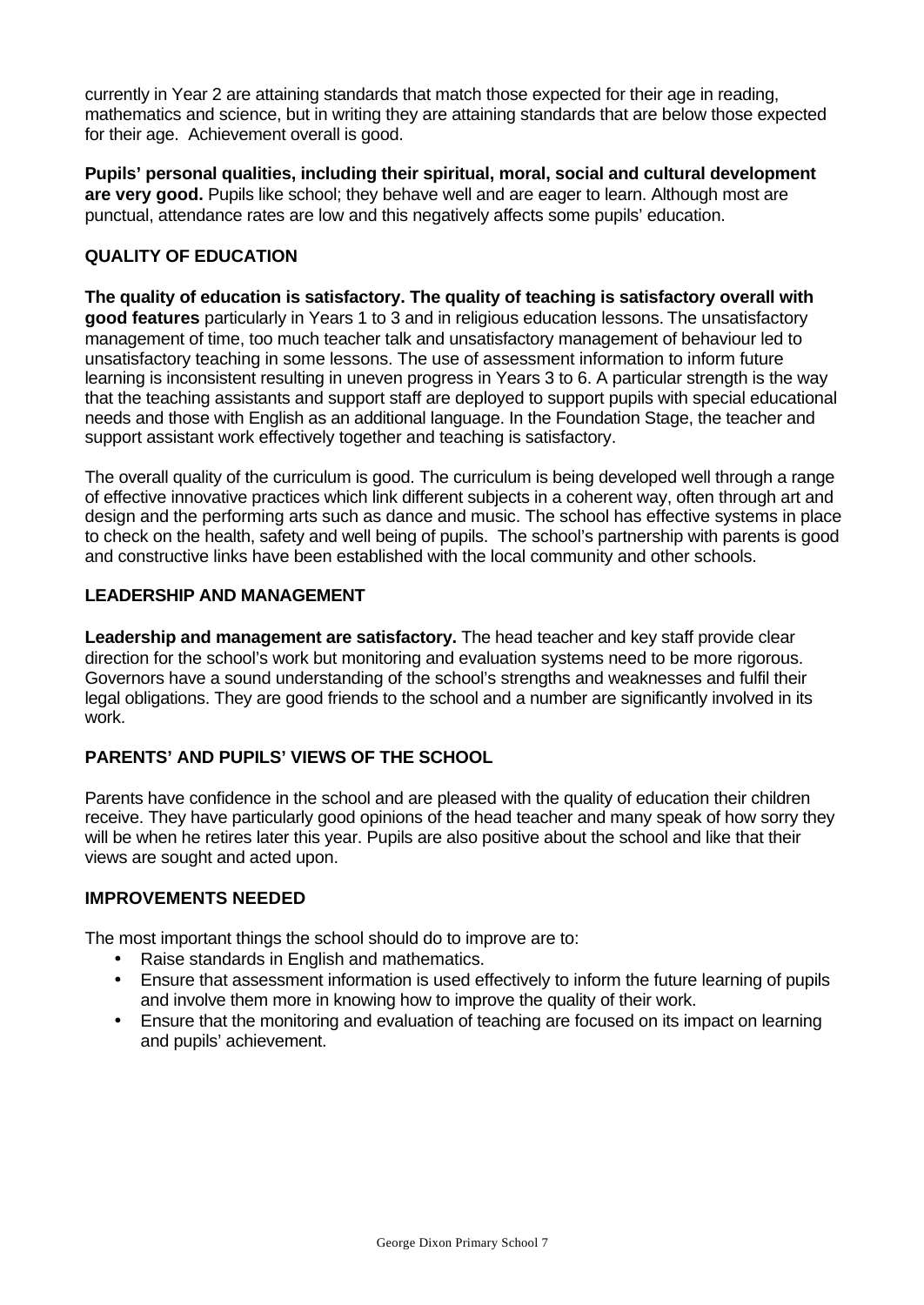## **PART B: COMMENTARY ON THE INSPECTION FINDINGS**

## **STANDARDS ACHIEVED BY PUPILS**

## **Standards achieved in areas of learning and subjects**

**Pupils' achievement is satisfactory overall, with evidence of good achievement.** It is good in Years 1 and 2, but satisfactory in Years 3 to 6, due to the differences in the quality of teaching.

#### **Main strengths and weaknesses**

- Standards in English and mathematics are below those expected for the pupils' age by Year 6
- Good standards are attained in art and design, religious education and history and pupils' achievement is good
- Achievement is good in Years 1 and 2 because of consistently good teaching

#### **Commentary**

- 1. Children start school in the Foundation Stage (reception) with skills in communication, language and literacy, mathematical development and personal, social and emotional development that are below those expected for their age. Although they make satisfactory progress during their first year in school, the majority of children attain standards that are slightly below those that are expected by the end of reception in all six areas of learning. Achievement is satisfactory.
- 2. In Years 1 and 2 pupils make good progress and achievement is good. This is because the quality of teaching is at least good in these two year groups of pupils. The table below shows pupils' performance in the National Curriculum tests in 2003. Although results declined from the previous year in all three subjects, there were a large number of pupils who had special educational needs in this group of pupils. They achieved well in relation to their prior attainment.

| <b>Standards in:</b> | <b>School results</b> | <b>National results</b> |  |  |
|----------------------|-----------------------|-------------------------|--|--|
| reading              | 15.9 (16.8)           | 15.7 (15.8)             |  |  |
| writing              | 13.7(15.7)            | 14.6 (14.4)             |  |  |
| mathematics          | 15.9 (17.4)           | 16.3 (16.5)             |  |  |

#### *Standards in national tests at the end of Year 2 – average point scores in 2003*

*There were 49 pupils in the year group. Figures in brackets are for the previous year*

3. When compared with all schools, pupils' performance matched the national average in reading, but was below the national average in writing and mathematics. In comparison with similar schools, however, their performance was well above average in reading, matched the average in writing and was above average in mathematics. There were no significant differences between the attainment of boys and girls in the National Curriculum tests in reading, writing or mathematics in 2003, and none were noted during the inspection. In science, on the basis of teacher assessment, performance was below the national average but above average in comparison with the results of similar schools. Pupils currently in Year 2 are attaining standards that match those expected for their age in reading, mathematics and science, but in writing they are attaining standards that are below those expected for their age. Speaking skills are below age related expectations but listening skills are good.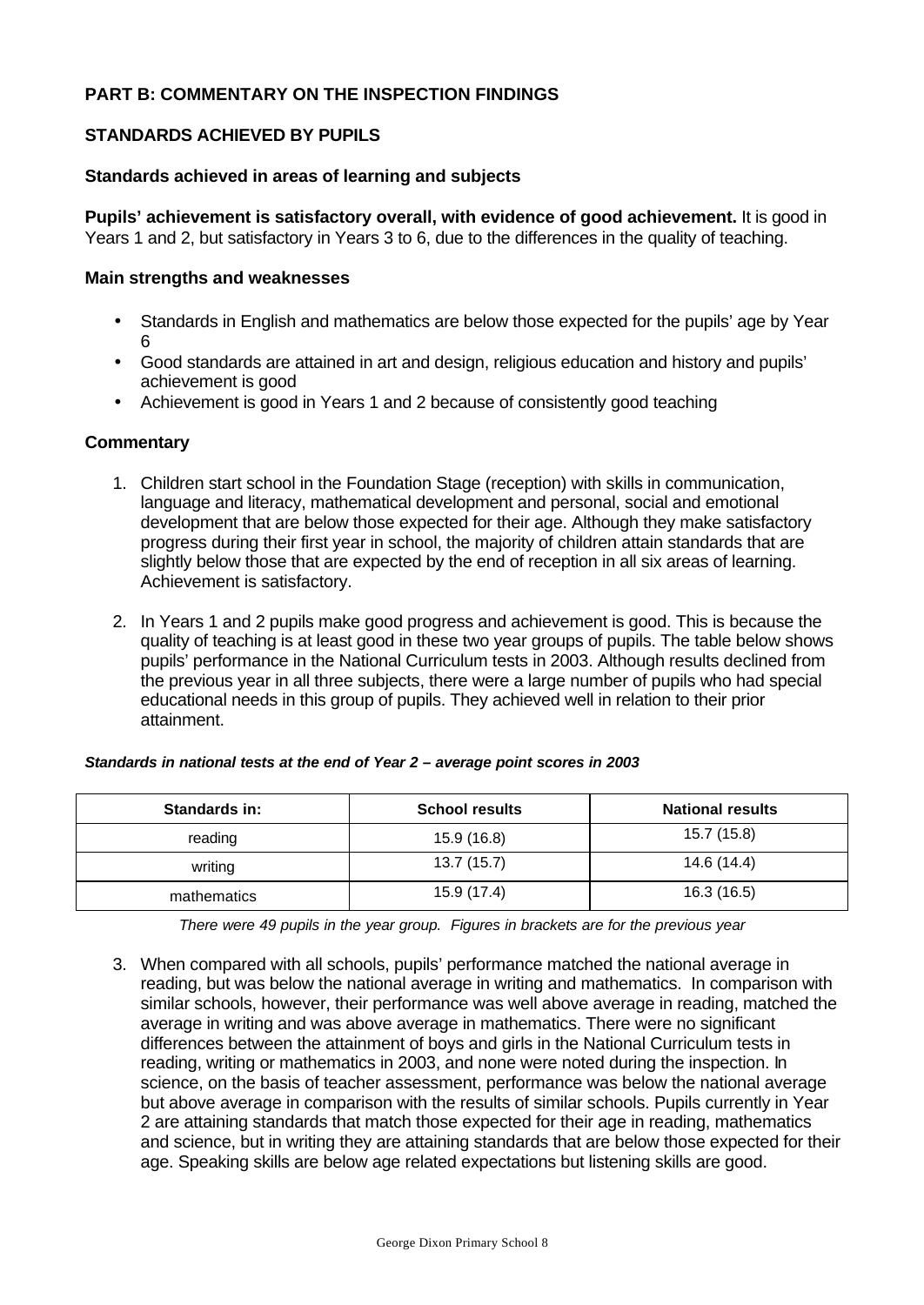4. In Year 6, pupils' performance in the National Curriculum tests was well below the national average in English, matched the national average in mathematics and was below the national average in science. In relation to the average points score when the pupils were in Year 2, the proportion of pupils reaching the expected levels was well below that of similar schools in English, matched that expected in mathematics and was below that expected in science.

| <b>Standards in:</b> | <b>School results</b> | <b>National results</b> |  |  |
|----------------------|-----------------------|-------------------------|--|--|
| English              | 24.8 (26.5)           | 26.8 (27.0)             |  |  |
| mathematics          | 26.9 (26.8)           | 26.8 (26.7)             |  |  |
| science              | 28.2 (29.4)           | 28.6 (28.3)             |  |  |

#### *Standards in national tests at the end of Year 6 – average point scores in 2003*

*There were 60 pupils in the year group. Figures in brackets are for the previous year*

- 5. Although girls outperformed boys in all three subjects and this was particularly so in English, no significant differences were noted during the inspection. Overall the trend in the school's average points over the last three years broadly matched the national trend despite the dip in performance in English and science in 2003. However, it must be noted that this particular cohort had experienced 56 per cent mobility since Year 2 and there were a high number of pupils with special educational needs in this group of pupils. The targets set for 2003 were not achieved in English or mathematics. The work seen of the current Year 6 pupils indicates that it is unlikely the challenging targets set for 2004 will be met in either subject. The school however, is confident that the extra support that pupils will receive over the next few months in terms of booster classes, will improve pupils' attainment considerably. Pupils currently in Year 6 are attaining standards that are below those expected for their age in English and mathematics and match those expected in science. Achievement overall, is satisfactory although it varies because of the uneven quality of teaching throughout Years 3 to 6.
- 6. Throughout the school, pupils achieve well in religious education where standards are above the expectations of the locally agreed syllabus. Good achievement is also evident in art and design and history where good standards are attained. This good achievement in these subjects is due to the interesting way in which these subjects are planned which engages the pupils' interest and makes them want to learn. By Year 6, standards match those expected in science, information and communication technology (ICT) and geography. Achievement is satisfactory overall in these subjects. It was not possible to make secure judgements about standards and achievement in design and technology, music and physical education.
- 7. The achievement of pupils with special educational needs and those at the early stages of English acquisition is good throughout the school when they are supported by the effective support staff. These staff play a significant role in supporting and meeting the needs of individual pupils and enabling them to achieve well in relation to their abilities.

#### **Pupils' attitudes, values and other personal qualities**

Pupils' behaviour and attitudes to work are **good**. The pupils' personal development and spiritual, moral social and cultural development are **very good overall**. Attendance is poor.

#### **Main strengths and weaknesses**

- Racial harmony is very good
- Pupils' spiritual and cultural development are very good
- Pupils are keen to learn, know what is expected of them and behave responsibly at all times
- The school council effectively promotes pupils' personal development
- Attendance is the well below the national average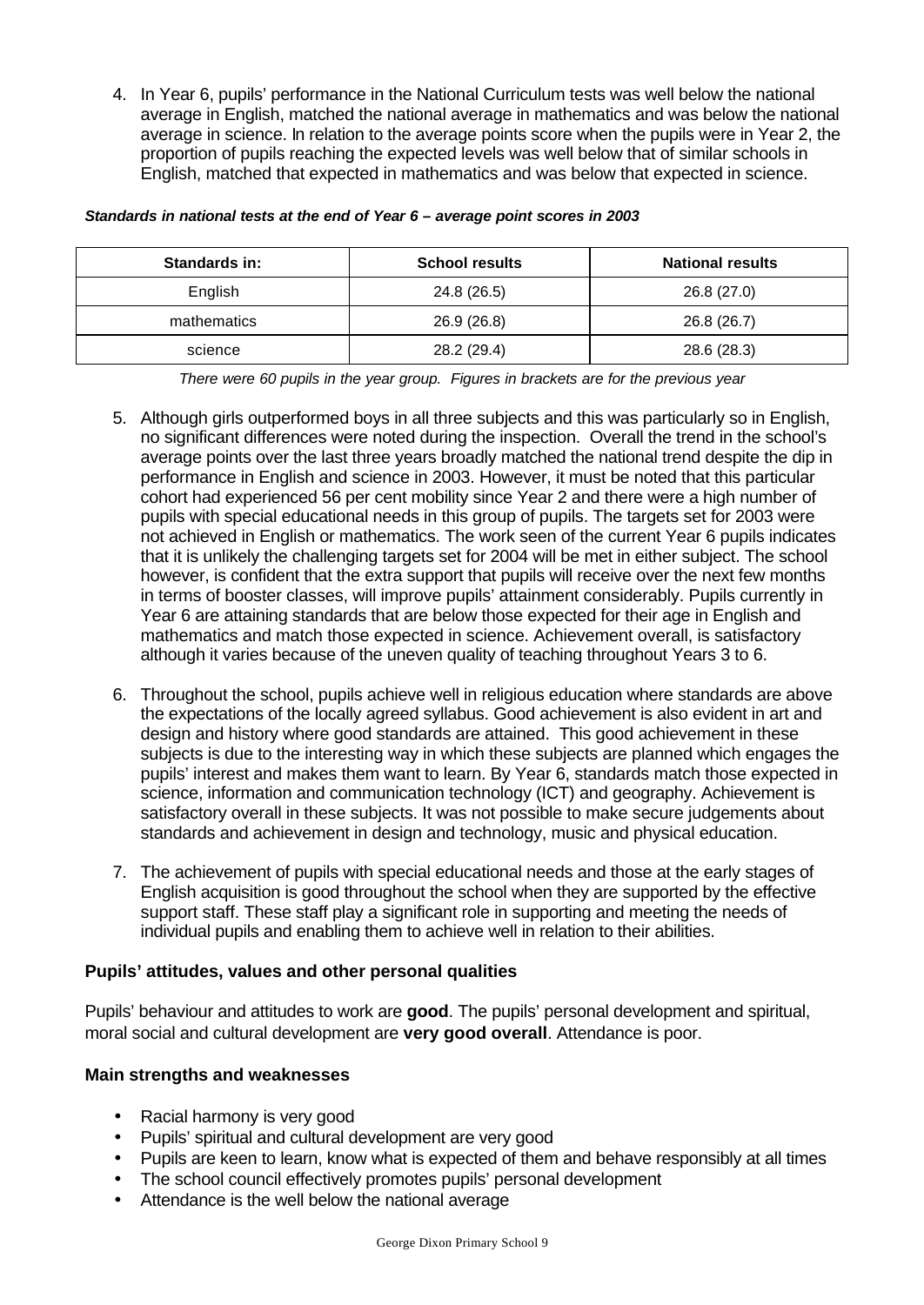## **Commentary**

- 8. The diverse cultural nature of the school, which has many different nationalities, gives rise to a cultural richness, which pervades the whole school. The pupils work and play together well, respecting the values and feelings of fellow pupils. Racial harmony is very good; pupils from all ethnic groups are very well integrated into the life of the school.
- 9. Pupils' good attitudes to work make a positive contribution to their learning. In discussion, virtually all pupils say they enjoy coming to school, and are able to identify favourite subjects. Many speak enthusiastically about their history work focusing on Martin Luther King. The majority of pupils are interested in what they are doing and take an active part in all parts of lessons. They listen attentively to their teachers' instructions, maintain concentration over time and make a positive contribution to classroom discussions. Most pupils take a pride in their work, willingly talk about what they are doing and readily explain their ideas to others. Pupils with special educational needs and those at an early stage of English language acquisition show the same positive attitudes to school as their fellow pupils. They develop good social skills, are polite and welcoming and show care and consideration for others. They understand the impact of their actions on others and behave well. In the Foundation Stage children display good behaviour and attitudes towards school because of the safe and secure environment and the good level of care that they receive.
- 10. As a result of pupils' good behaviour, the atmosphere in classrooms is pleasant, relaxed and friendly. This has a significant and positive effect on pupils' learning and rate of progress. Most pupils are fully aware of what is and is not acceptable behaviour. They have a good understanding of the school rules and activities such as circle-time allow them to discuss moral and social issues. Outside of lessons, before and after school, at breaks and lunchtime pupils socialise and interact very well together. There have been no exclusions over the last two years.

| Categories used in the Annual School Census         | No of pupils<br>on roll | Number of<br>fixed period<br>exclusions | Numb<br>perma<br>exclus |
|-----------------------------------------------------|-------------------------|-----------------------------------------|-------------------------|
| White - British                                     | 9                       | $\Omega$                                | $\Omega$                |
| White-any other White background                    | 8                       | $\Omega$                                | 0                       |
| Mixed - White and Black Caribbean                   | 11                      | 0                                       | 0                       |
| Mixed - White and Asian                             | 1                       | $\Omega$                                | $\Omega$                |
| Mixed-any other mixed background                    | 6                       | $\Omega$                                | 0                       |
| Asian or Asian British - Indian                     | 70                      | $\Omega$                                | 0                       |
| Asian or Asian British-Pakistani                    | 51                      | $\Omega$                                | 0                       |
| Asian or Asian British- Bangladeshi                 | $\overline{7}$          | $\Omega$                                | 0                       |
| Asian or Asian British- any other Asian background  | 7                       | $\Omega$                                | 0                       |
| Black or Black British - Caribbean                  | 30                      | $\Omega$                                | 0                       |
| Black or Black British - African                    | 40                      | $\Omega$                                | 0                       |
| Black or Black British - any other Black background | 10                      | $\Omega$                                | 0                       |
| Any other ethnic group                              | 7                       | 0                                       | 0                       |
| Parent/pupil preferred not to say                   | 6                       | $\Omega$                                | $\Omega$                |

#### **Exclusions**

| No of pupils<br>on roll | Number of<br>fixed period<br>exclusions |  |
|-------------------------|-----------------------------------------|--|
| 9                       | 0                                       |  |
| 8                       | 0                                       |  |
| 11                      | 0                                       |  |
| 1                       | 0                                       |  |
| 6                       | 0                                       |  |
| 70                      | 0                                       |  |
| 51                      | 0                                       |  |
| 7                       | 0                                       |  |
| 7                       | 0                                       |  |
| 30                      | 0                                       |  |
| 40                      | 0                                       |  |
| 10                      | 0                                       |  |
| 7                       | 0                                       |  |
| 6                       | 0                                       |  |
|                         |                                         |  |

## *Ethnic background of pupils Exclusions in the last school year*

Number of permanent exclusions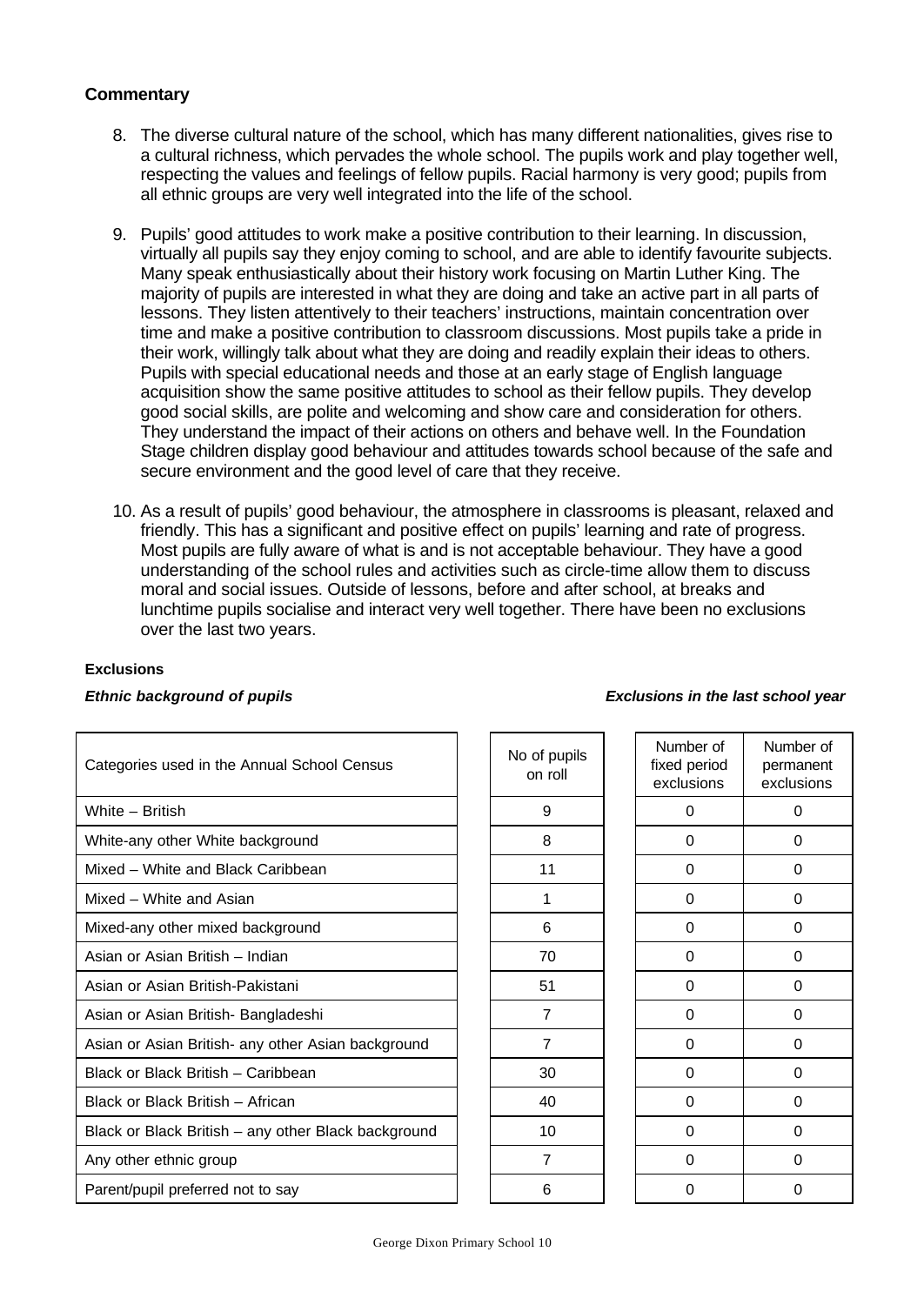*The table gives the number of exclusions, which may be different from the number of pupils excluded.*

- 11. There is very good provision for pupils' spiritual development. This shows good improvement since the previous inspection. Regular assemblies include the recognition of God and time for prayer and thoughtful reflection. Through the school's good personal, social and health education programme, pupils are encouraged to explore their feelings and emotions, and their relationships with friends and family. Very good spiritual links are made in subjects such as religious education and history.
- 12. The pupils' moral and social development are good. The use of circle-time allows pupils to express and develop their ideas effectively as well as helping them to improve their speaking skills. For example, Year 3 pupils clearly expressed their ideas about courage and discussed what they had done which could be perceived as brave. Relationships between staff and pupils and the pupils themselves are very good. Staff provide good role models and, by openly valuing pupils' opinions and ideas, effectively promote their self-esteem. Pupils are taught to share, help one another and show consideration for others. They work well together in pairs and small groups. Differences of opinion are discussed sensitively and without animosity. During the inspection no oppressive behaviour was observed and any instances of bullying are dealt with quickly and effectively with appropriate records kept. Pupils' social development is enhanced by a range of educational visits, visitors to the school and the extra- curricular activities provided by the school.
- 13. The school council has representatives from all the year groups and the meetings are extremely well run by the chair and executive committee. The class representatives find out the opinions of the class and report back to them with any decisions made by the council. The pupils have the opportunities to discuss issues and have been involved recently in visiting the local Council Chamber to debate genetically modified food. Pupils say that the school listens to their views and this is having a good impact on their personal development. Some pupils act as peer mediators who listen sensitively to fellow pupils when they have problems or concerns.
- 14. The cultural development of the pupils is very good. The school has many displays of art that promote peace and an understanding of different religions. The school celebrates the major religious festivals including those of all of the pupils, helping them to foster an understanding of other religions and cultures. The use of visitors, such as dancers and musicians and visiting artists further help pupils to extend their awareness of the outside world and of other cultures, religions and nationalities. A very good example of this was in the recent partnership with the 'IKON Work Project', when pupils explored the work of an artist from Palestine (Shibli) to produce a series of artistic works, including photography, collage, three dimensional and graphite pencil designs to illustrate the sense of displacement, unhappiness and the development of this community. Pupils generally show a good level of respect for the feelings and beliefs of others, which helps them to understand the needs of living in a diverse multicultural society.
- 15. Attendance in 2002-2003 was well below the national average. However it is improving and during this current year it is similar to the previous years' national average. The school is working hard to improve attendance and has raised parental awareness of the need for pupils to attend on a regular basis. This has resulted in the number of extended holidays being reduced. Certificates are awarded to pupils with over 95% attendance on a termly and annual basis. In Years 1 and 2, 'Attendance Ted' is presented to the class with the best attendance and this is very well received by the pupils. A home/school liaison assistant looks at patterns of absence and contacts parents of pupils who give concern. The school works very closely with the Education Welfare Officer who visits the school on a weekly basis.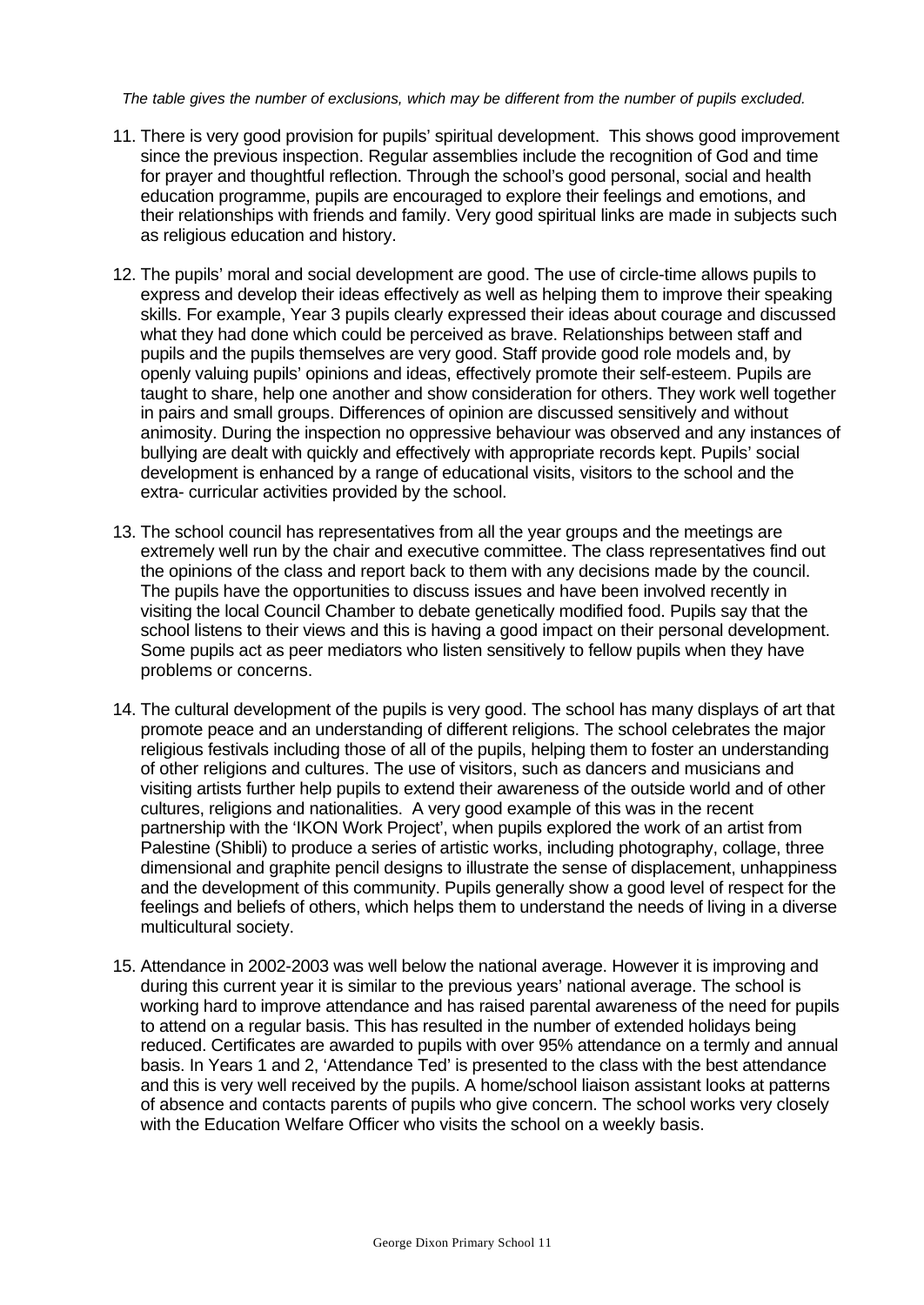#### *Attendance in the latest complete reporting year (%) 2002-2003*

| Authorised absence |     |  | Unauthorised absence |     |
|--------------------|-----|--|----------------------|-----|
| School data        | 6.5 |  | School data          | 0.4 |
| National data      | 5.4 |  | National data        | 0.4 |

| Authorised absence |     | Unauthorised absence |     |
|--------------------|-----|----------------------|-----|
| data               | 6.5 | School data<br>0.4   |     |
| data               | 5.4 | National data        | 0.4 |

*The table gives the percentage of half days (sessions) missed through absence for the latest complete reporting year.*

## **QUALITY OF EDUCATION PROVIDED BY THE SCHOOL**

The quality of education is **satisfactory.** The quality of teaching and learning are **satisfactory** overall. Curricular provision is **good** with a **good** programme of enrichment activities. Partnerships with parents are **good** and the school promotes a **good** standard of care.

## **Teaching and learning**

The quality of teaching observed during the inspection was **satisfactory overall;** it is good in Years 1 and 2, and satisfactory in the Foundation Stage and in Years 3 to 6. However, there was evidence of good and very good teaching in these year groups of pupils.

## **Main strengths and weaknesses**

- There are examples of good and very good teaching in the Years 1, 2 and 3 classes but the quality of teaching is less consistent throughout the rest of the school.
- Pupils with special educational needs and those at an early stage of English language acquisition learn well when extra help, including bilingual support, is provided
- The use of assessment is satisfactory overall although some teachers do not pass enough information on to the pupils to make it clear what they need to do to improve.

## **Commentary**

16. The table below shows the quality of teaching seen throughout the school during the inspection. Almost half was good or better. However, a small amount of unsatisfactory and poor teaching was seen.

#### *Summary of teaching observed during the inspection in 34 lessons*

| Excellent | Verv good | Good     | Satisfactory | Unsatisfactory | Poor  | Verv Poor |
|-----------|-----------|----------|--------------|----------------|-------|-----------|
| (0%)      | (6%)      | 13 (38%) | 16 (47%)     | (6%)           | 1(3%) | (0%)      |

*The table gives the number of lessons observed in each of the seven categories used to make judgements about lessons; figures in brackets show percentages where 30 or more lessons are seen.*

17. The teachers have a satisfactory knowledge of the National Literacy and Numeracy Strategies and use the frameworks to plan activities for the class. The quality of relationships between adults and pupils is a consistent strength of teaching. Teachers and pupils show respect for each other. Pupils get on well with each other and feel they have someone to turn to for advice and help. There is little tension in classrooms. Teachers are quick to challenge discrimination of any sort. In the best lessons, often in Years 1 to 3, pupils discuss delicate matters in a mature way.

Features of good lessons include: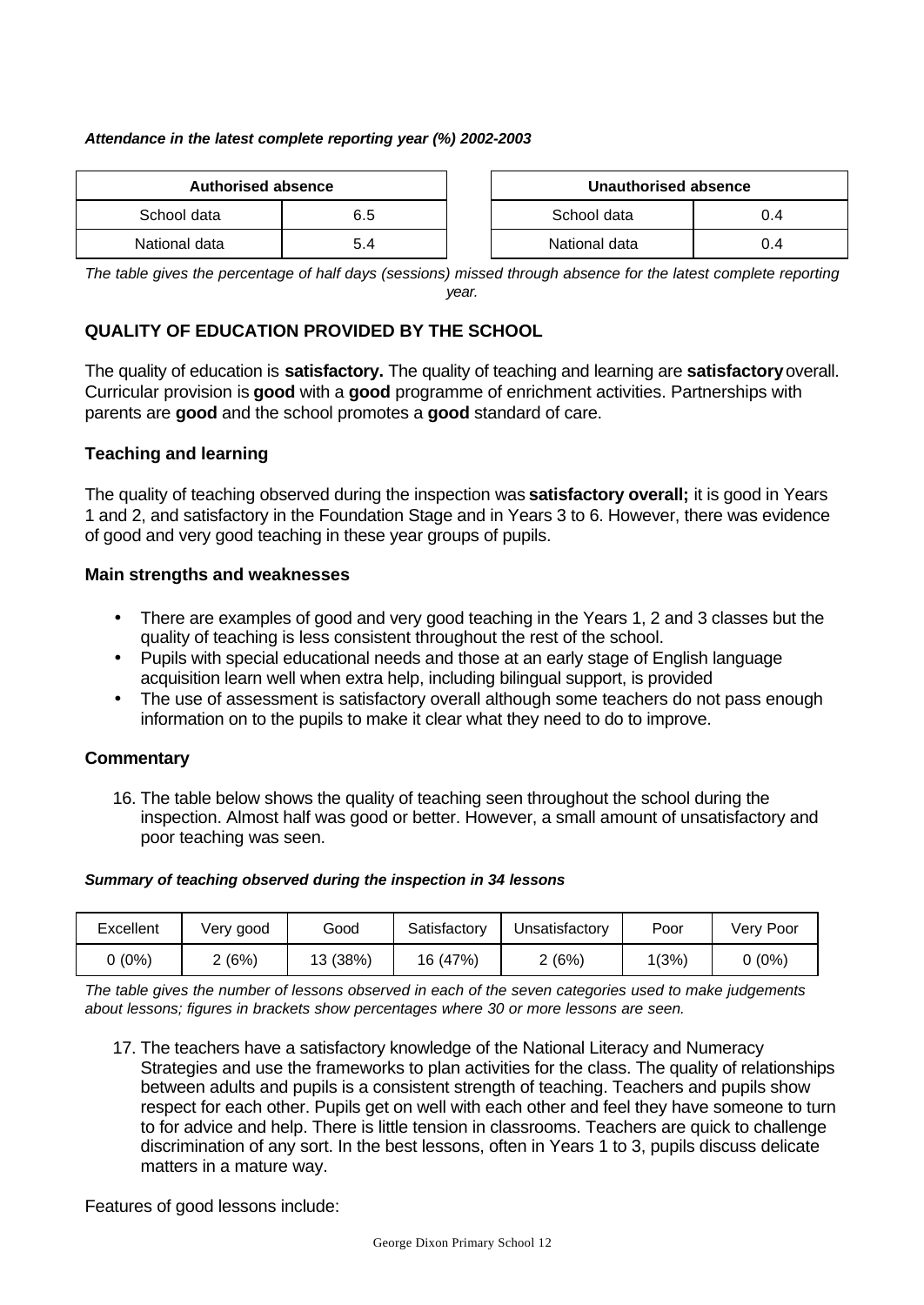- good subject knowledge in religious education resulting in good learning taking place
- good challenging questioning as was seen in English lessons in Years 1 to 3 and Year 6;
- the good use teaching assistants and other support staff to include pupils with special educational needs and those at an early stage of English language acquisition;

• good use of resources, including interactive whiteboards, to engage pupils' interest. Pupils are mainly well motivated in lessons and try hard to succeed with their learning. They work well both individually and collaboratively, as was seen in mathematics, ICT and religious education activities. Homework is set regularly and it is used appropriately to extend what is learned in school.

- 18. Although in English, mathematics and science, teaching and learning are mainly satisfactory, teaching ranges from very good to poor. In these subjects, there was evidence of slow pace and insufficient challenge. The strategy of teaching Years 5 and 6 pupils in ability sets or groups for mathematics is useful, but some teachers do not satisfactorily plan work to meet the range of ability within the group of pupils. Too much teacher talk, poor explanations skills and low expectations meant that in one lesson seen for Year 4 pupils for example, very limited learning took place and few pupils developed a secure understanding of the concept of area. In an English lesson for Year 5 pupils, the activities insufficiently challenged pupils' thinking. This meant that pupils were not as engaged as they should be and some silly behaviour occurred. The teacher did not use behaviour management strategies effectively to manage this inappropriate behaviour. Not all teachers use a range of strategies to involve all pupils during introductions to lessons resulting in some pupils being content to let a minority take part in the question and answer sessions. This means there are missed opportunities to develop pupils' speaking skills.
- 19. There is now a great deal of assessment information available for teachers to use when planning work for pupils. However, not all teachers use this information effectively. Also the way in which teachers use assessment to make pupils aware of what they need to do in order to improve varies significantly, particularly in the Years 3 to 6 classes. In the best examples, pupils are given a clear understanding of what the next steps in their learning need to be, as was seen in Year 6 religious education books. However, there are other instances in which teachers' marking or target setting leaves pupils with little idea of what they need to do to improve.
- 20. The quality of teaching in the Foundation stage (reception) is satisfactory and the teacher uses a sound range of teaching styles. The reception classroom is designed to provide appropriate activities in all areas of learning but the outdoor facilities are unsatisfactory and this restricts learning. An appropriate range of activities is delivered by an enthusiastic, experienced and caring teacher who works in sound partnership with a good bilingual support assistant. The bi-lingual assistant provides good support for all children and this helps them to achieve satisfactorily. Assessment and record-keeping systems are satisfactory but too often, information about children is stored in the heads of the teacher and assistant and this means it is hard for them effectively to plan activities that extend, support or challenge children. The teacher and bi-lingual assistant know all the children very well; are sensitive to their individual needs, and provide them with sound levels of support. This results in these young children coming happily into school and wanting to learn.
- 21. Support staff are well briefed and the well-planned support given to pupils with special educational needs and those who are at an early stage of English language acquisition ensures that the teaching they receive is good. Teachers and support staff work well together to ensure specific individual targets are taken into account.

# **The curriculum**

The school provides a **good** curriculum for its pupils. The curriculum is **extended well** with a wide range of additional activities. The accommodation and learning resources are **satisfactory** overall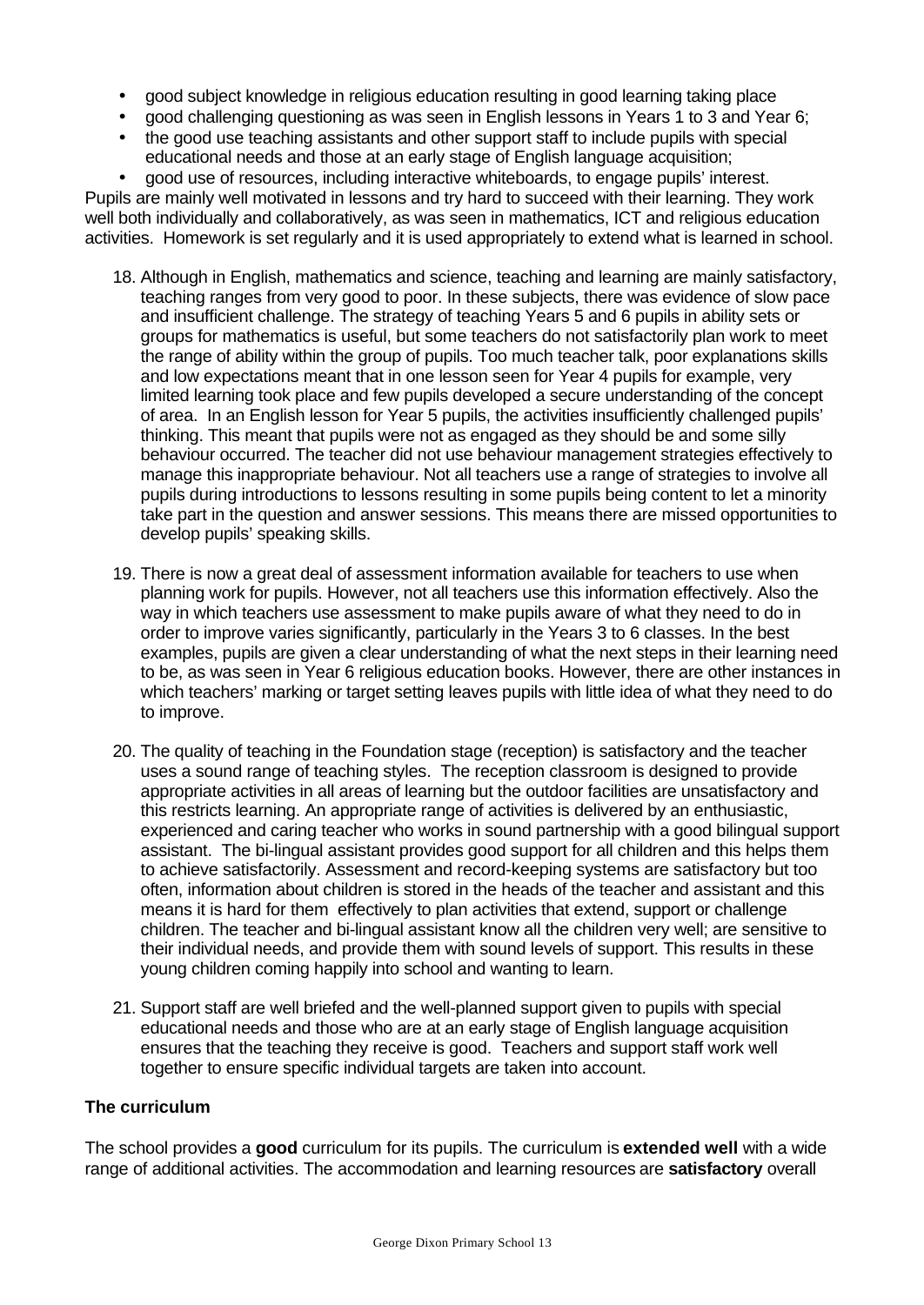## **Main strengths and weaknesses**

- There is very good planned participation in the arts curriculum
- There is a good approach to curriculum innovation and development through focusing on the rich variety of ethnicity and culture represented in school
- Provision for pupils with special educational needs and those who are at an early stage of English language acquisition is good
- Some elements of the curriculum lack emphasis on the development of skills

- 22. The school ensures that all pupils have a broad curriculum and the curriculum meets statutory requirements. The curriculum is being developed well through a range of effective innovative practices which link different subjects in a coherent way, often through art and design and the performing arts such as dance and music. For example, in English, pupils learnt about different legends through dance; in history, pupils learnt about Anglo Saxon houses by designing and building their own, and music was used effectively to emphasise sound and rhythm in a poetry lesson.
- 23. However, there is a degree of lack of cohesion and balance throughout school and some teachers place more emphasis on some subjects than on others. Also aspects of certain subjects are not always taught in sufficient depth; for example, the design elements of design and technology and the experimental and investigative aspects of science. The effectiveness and impact of curriculum improvement largely depend on the leadership skills of key staff, rather than a cohesive approach throughout the school, and so recent good curriculum innovations and developments do not always impact as well as they could on all subjects.
- 24. The curriculum in the reception class is generally satisfactory and follows national guidelines. However, a lack of facilities and equipment, such as large wheeled toys, climbing apparatus and outdoor writing and painting equipment, limits the opportunities children have to develop their knowledge, understanding and skills through outdoor activities.
- 25. The school provides a very good programme of activities to enrich the basic curriculum. These are often planned specifically to use the many cultural backgrounds represented in the school. Pupils receive a good range of opportunities to improve their skills in art and design, and this was given further emphasis during the "Year of the Arts" in 2003. Pupils in Years 5 and 6 enjoyed half termly arts days when they had a variety of experiences including dance, art and design and music. The school makes good use of visitors, such as dancers and musicians and visiting artists. During the inspection pupils throughout the school were enthralled by a visit from musicians from the Birmingham Symphony Orchestra. These activities help pupils to extend their awareness of the outside world and of other cultures, religions and nationalities. The provision for pupils' personal, social and health education is thorough and effective and results in pupils making good progress in their personal development.
- 26. Provision for pupils with special educational needs and those who are at an early stage of English language acquisition is good. Pupils are assessed and given work that appropriately meets their needs. Good arrangements for teachers and support staff to share planning help these pupils to be well supported and access all aspects of the curriculum. A support teacher and teaching assistants often withdraw pupils from classes to give individual programmes of work when necessary.
- 27. The accommodation and resources are satisfactory overall. Accommodation for children in the reception class, however, is unsatisfactory because of the lack of outdoor facilities. The match of teaching staff to the curriculum is good with a good number of support staff available to enhance pupils' learning Although some redecoration is required, the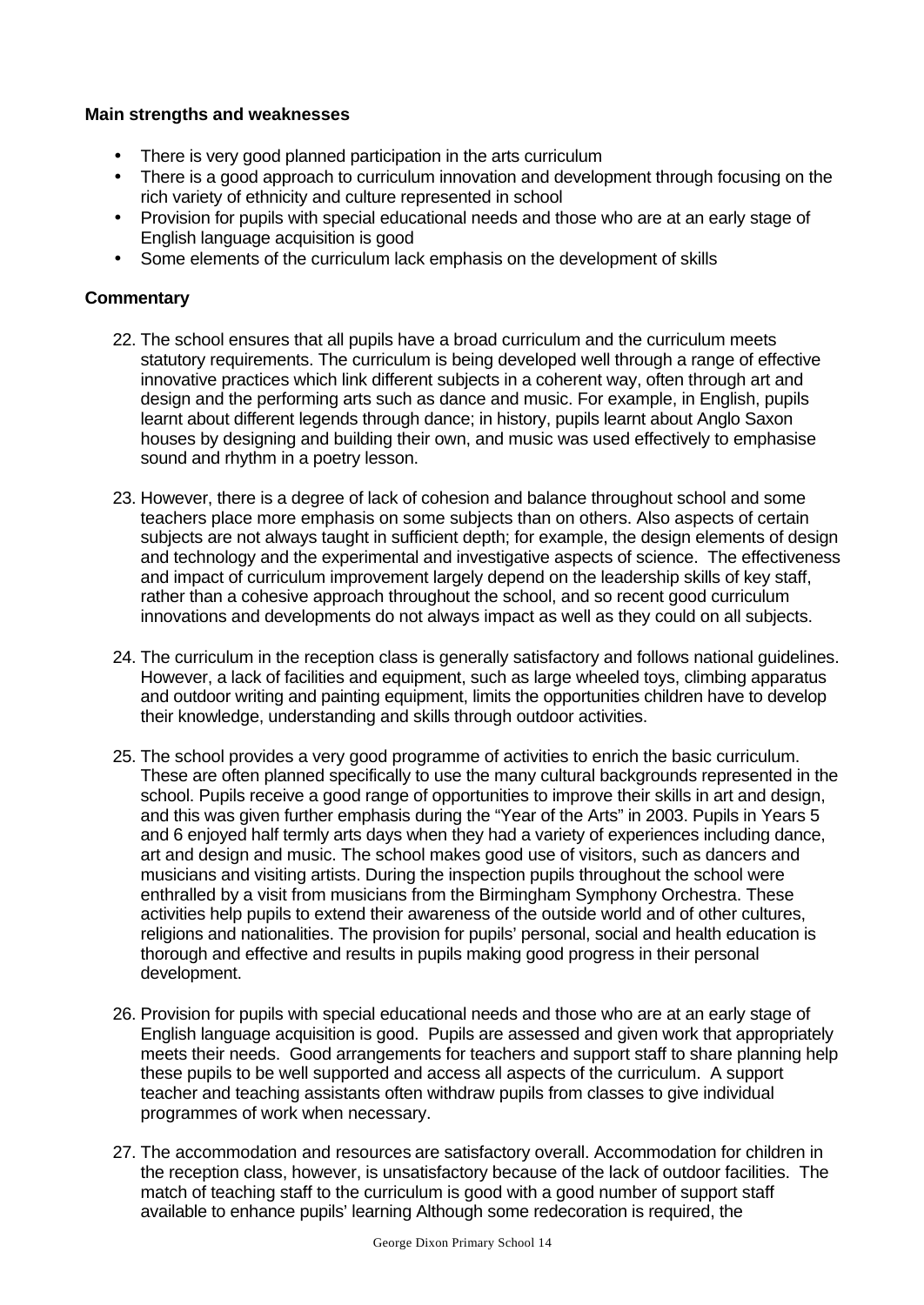accommodation is very effectively enhanced by colourful and thought provoking displays that celebrate pupils' work and stimulate their learning and personal development. There is a well used designated parents' room and the newly created ICT suite enables classes of pupils to be taught ICT skills effectively.

## **Care, guidance and support**

This is a **caring** school, which provides a **safe and secure** environment where pupils feel happy and can learn and develop. Procedures for pupil's support and guidance are **satisfactory overall.** The school actively **seeks** and **values** pupils' views of the school.

#### **Main strengths and weaknesses:**

- Very good relationships ensure that pupils are valued and help to provide a good standard of pastoral care
- The headteacher and other staff are very caring, knowing the pupils well
- The use of assessment needs to be improved

- 28. The school is a happy friendly community where pupils of different cultures are all treated very well and with equal respect. Pupils are well cared for with effective child protection systems in place. The designated person receives good support from outside agencies and all staff have had appropriate training. There are good health and safety procedures evident and appropriate policies and risk assessments are in place. The school effectively promotes healthy eating through the 'National Fruit Scheme'.
- 29. Children joining the school are satisfactorily supported through induction procedures. The new reception children are visited at home by the headteacher and the classteacher and then they are invited into school for an induction day. Good relationships are formed from the start. There are satisfactory systems in place to support the integration and assessment of pupils joining the school at other times.
- 30. The headteacher and other staff know the pupils very well and they provide valued support for pupils and parents. The staff provides a wealth of people for pupils to talk to. The good standard of individual care provided for pupils ensures they feel happy, confident and secure. Staff and pupils interact well both inside and outside the classroom. Pastoral support for pupils is good; pupils feel confident to approach their teachers should any problems of a personal nature arise in the knowledge that appropriate support and guidance will be forthcoming. There are a number of sessions providing out of school support for pupils and parents including the 'Inspire Workshops'. The headteacher is particularly caring and supportive and takes time to talk to pupils and parents who openly express their like of him. The schools' effectiveness in assessing and supporting the academic progress of pupils is satisfactory. The headteacher and the assessment co-ordinator are aware of the need to develop assessment and tracking arrangements so that information is used more effectively to inform teaching and learning.
- 31. Good support is provided for pupils with special educational needs and those at an early stage of English language acquisition. Teachers make good links with external agencies and take advice on how to plan for the learning of pupils who have different barriers to their learning. The school is very effective in enabling these pupils to become independent in their personal and social skills. The school celebrates the different cultures of pupils and this ensures that all feel valued as an integral part of the school community.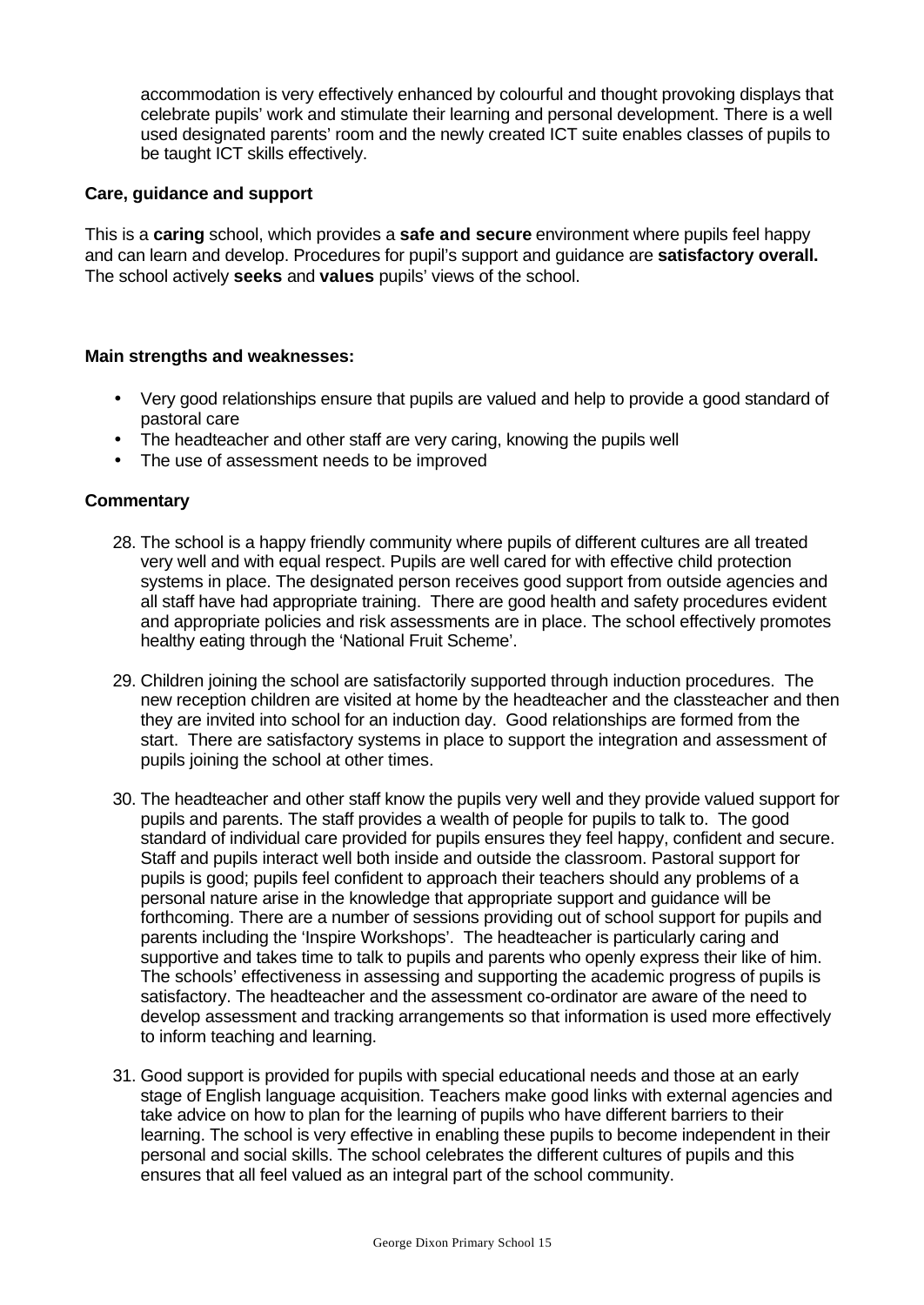32. Pupil involvement in the school is good. They are regularly consulted through questionnaires and through the school council. Pupils comment that their opinions have been acted upon. For example, pupils have been involved in suggesting improvements to the playground and in designing the school questionnaire for parents.

## **Partnership with parents, other schools and the community**

The school has a **good** partnership with parents. Links with the community and with other schools are **good.**

## **Main strengths and weaknesses**

- Parents have a good level of confidence in the school
- The school consults with parents well and is responsive to their concerns.
- Links with the community and with other schools make an effective contribution to pupils' learning.

- 33. The school has a good partnership with parents who generally think well of the school. The parental questionnaire indicated that a number of parents did have some concerns, particularly about information on progress, their child being bullied or harassed and about homework and how to help. The inspection team did not agree with these concerns. The school provides three consultation evenings each year for parents to discuss their child's progress and parents also receive a written report in the summer term; about 80 per cent of parents are reported to attend these meetings. However, although the written reports are satisfactory they do not contain clear targets to inform parents about what their child needs to do next to improve. Parents are also able to talk to teachers at the end of each day if they have any concerns. The behaviour in class and around school was observed to be good and no instance of harassment was observed. The school has held a number of workshops to inform parents about the purpose of homework and what they can do to help. These evenings are also reasonably well supported with about 60 per cent of parents attending.
- 34. Parents are effectively encouraged to become involved in school life. They are invited into school to attend achievement assemblies each half term and they are also invited to the 'Inspire Workshops' when they can join their children in learning and find out how better to help their child. In addition, in conjunction with the Community Education Initiative, the school provides language lessons for parents and ICT courses for parents three mornings each week. The school works closely with parents of pupils with special educational needs and those for whom English is not their first language. Support is given to parents through activities such as the 'Inspire Workshops' to aid and share ideas about speaking and listening activities. Translated documents are also given to parents.
- 35. Parents are consulted on a regular basis via a questionnaire and the very successful 'black history' week was a result of a parental comment following consultation. The questionnaire sent to parents this year was designed by the pupils to give both stakeholders an input into the school life. A few parents and friends come into school to help around school and in class.
- 36. Good links with the local secondary schools help to ease transition and provide useful support for development of the curriculum. Pupils have the opportunity to use the science laboratories at the adjacent school which also provides support for ICT and music. The headteacher and teachers from the secondary school come into the school to meet the pupils and the pupils themselves visit the secondary school prior to transfer. Links with the community and other schools are also good. The links with the Christian Mission and local church, which is visited for a carol service, adds to the cultural inclusiveness. The fire brigade and the police, who help with drugs education, visit the school and opportunities are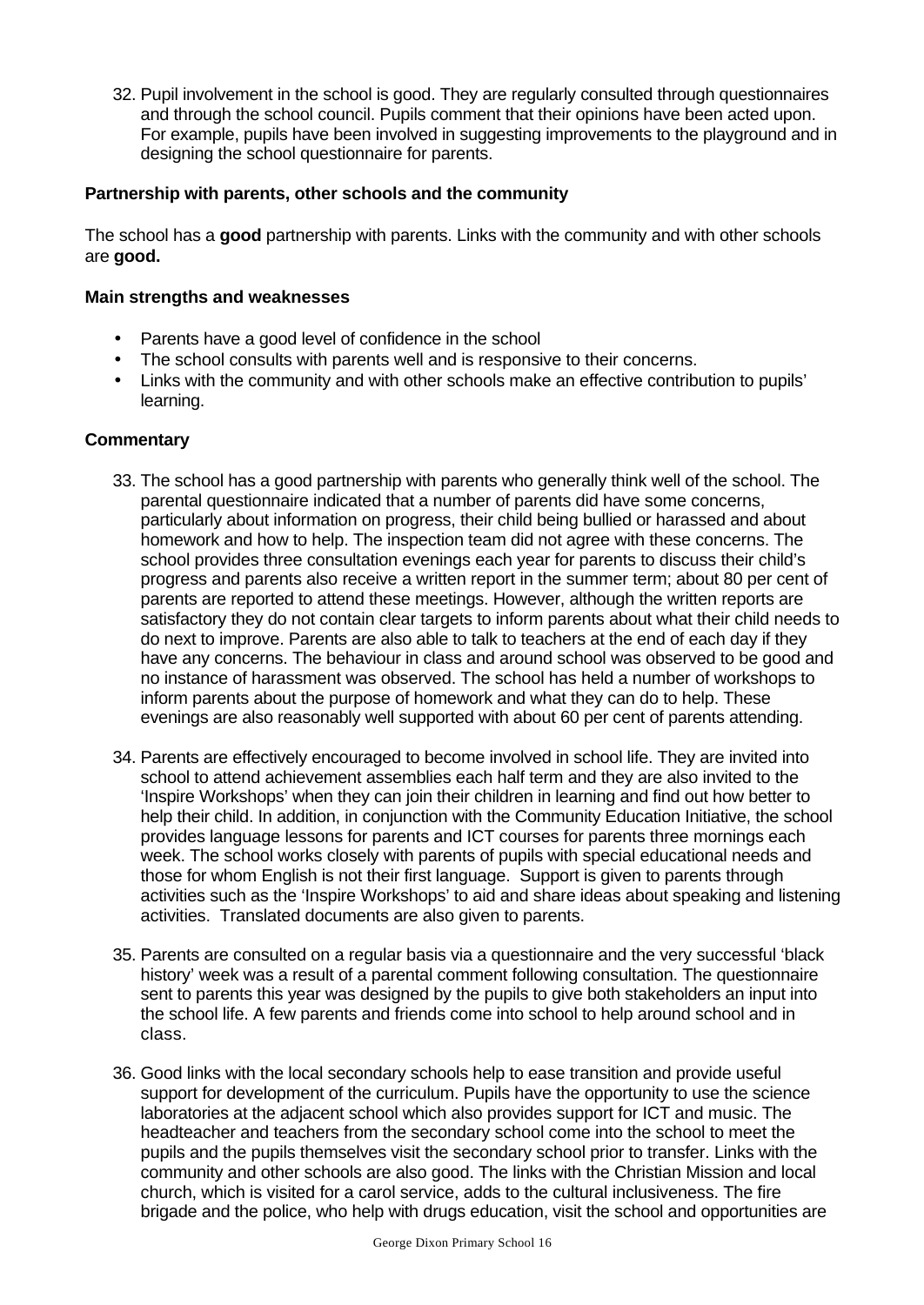provided for work experience students. The school is used each day for an after- school club catering for pupils whose parents work and the local play group from the church hall comes into school for special assemblies and Christmas.

#### **LEADERSHIP AND MANAGEMENT**

The quality of leadership of the headteacher and other key staff is **good.** Management is **satisfactory** and the governance of the school is also **satisfactory.**

#### **Main strengths and weaknesses**

- The headteacher provides clear direction for the schools' work
- Leadership by the English, mathematics, religious education, assessment and special educational needs co-ordinators is good
- Monitoring and evaluation systems do not focus sufficiently on the impact of teaching on learning

- 37. The headteacher has a clear vision and leads the school well. He has been instrumental in ensuring that all pupils feel valued and are included well, appreciating that the many different cultures within the school are a feature of strength, something to celebrate and share. It is through his leadership that ideas such as the highly successful 'black history' week have come into fruition, resulting in pupils attaining good standards in history and religious education. He leads by personal example and is always willing to speak to any member of staff, parent or pupil who has a problem or concern. He is very well thought of by all and many express their sadness at his retirement in the near future.
- 38. Since September the deputy head teacher has been unavoidably absent. Therefore the school has been operating with a temporary senior management team and although this is operates satisfactorily, the headteacher is aware that upon the return of the deputy headteacher a new senior management system needs to be developed. However, in the light of his retirement he thinks that this should be something decided when the new headteacher is appointed.
- 39. Although monitoring and evaluation procedures are satisfactory, they do not focus sufficiently on the impact of teaching upon learning. Even so, some weaknesses in the quality of teaching have been identified and appropriate action has been taken. However, as yet the action has not had time to take effect. Some coordinators, as in English, mathematics, religious education, assessment and special educational needs (SENCO), are now influencing work in their areas. They analyse test scores and check teaching satisfactorily. A sound system of assessment and tracking pupils' progress has been introduced recently so the school is now able to check upon pupils' progress year-by-year. However, the use of this information is not used sufficiently by all teachers. Also, although the English and mathematics coordinators have informed teachers of strengths and areas for development, they have not had the time to check if action has been taken. Other coordinators are not active enough in the first hand monitoring of provision in their subjects. Performance management is embedded in the school's work but targets set for teachers are not always focused enough on improving individual teachers teaching skills.
- 40. The SENCO and the English as an additional language coordinators provide good leadership and management. Documentation is thorough and tracking arrangements are in place. Pupils are well supported by the able support staff. There are good assessment and review procedures involving pupils and parents. Resources have been developed for whole school use. As a result, all pupils are fully included in school life and make good progress in their learning.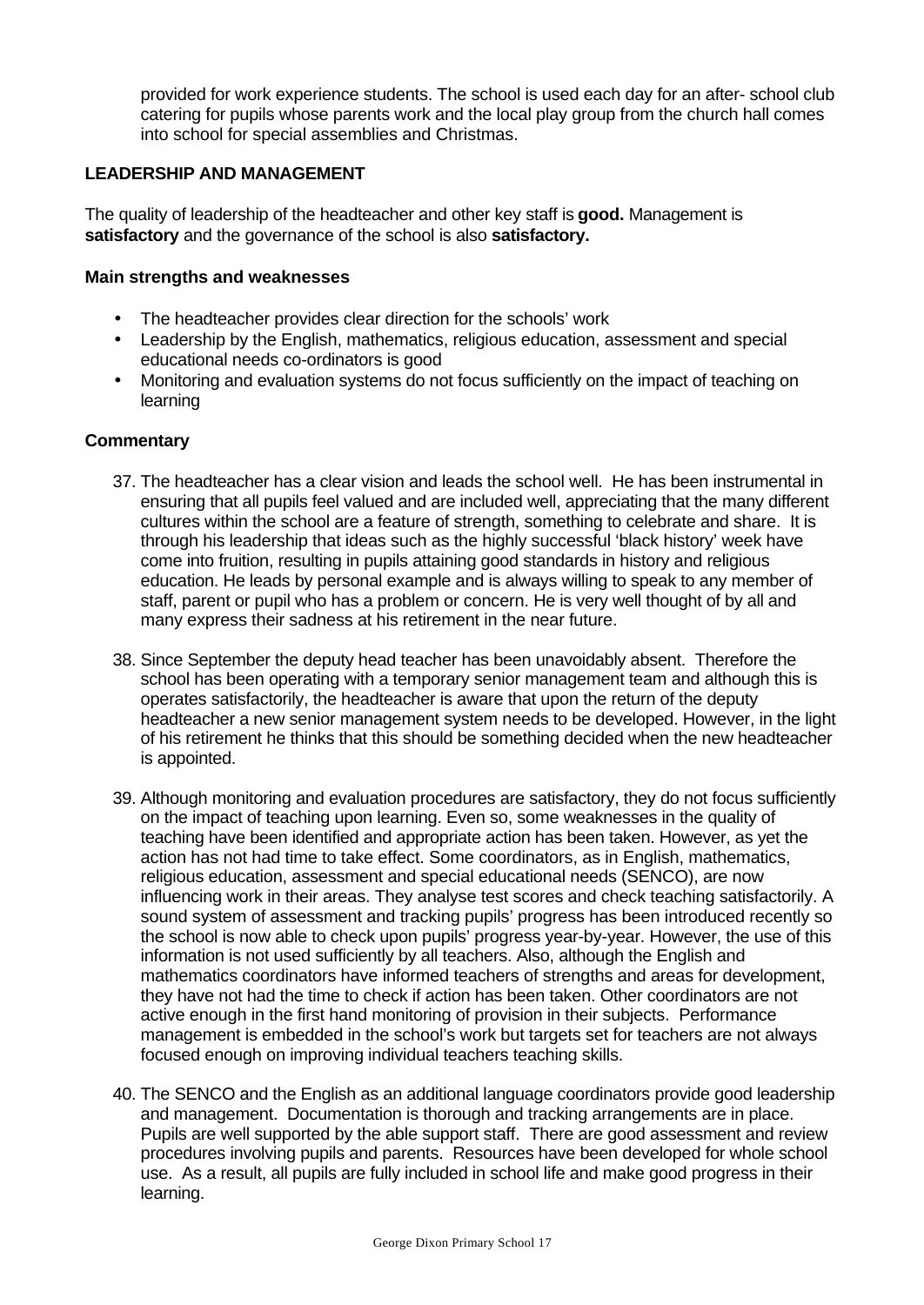- 41. The governing body is supportive of the school and ensures that statutory requirements are met. The governors have a sound idea of the strengths and weaknesses of the school, and they are beginning to hold the senior management team to account, particularly with regard to standards and the achievement of different groups of pupils.
- 42. Financial management is satisfactory, and the headteacher and governors apply the principles of best value by comparing costs and outcomes against data from the hocal education authority and other sources. The headteacher and administrator compare costs, and the governors tcnitor the effectiveness of spending decisions. The school has considered carefully the anticipated falling rolls and is saving tcney to manage this. The funding for pupils at an early stage of language acquisition is spent thoughtfully by providing extra support for these pupils. Funds for special educational needs are also used well to give the SENCO time to mcnitor and evaluate provision for these pupils.

#### *Financial information for the year April 2002 to March 2003*

| Income and expenditure $(E)$ |           | <b>Balances (£)</b> |                                             |        |
|------------------------------|-----------|---------------------|---------------------------------------------|--------|
| Total income                 | 770554.41 |                     | Balance from previous year                  | 48,284 |
| Total expenditure            | 691673,71 |                     | Balance carried forward to the next<br>year | 86.138 |
| Expenditure per pupil        | 12600.27  |                     | These figures do no seem right              |        |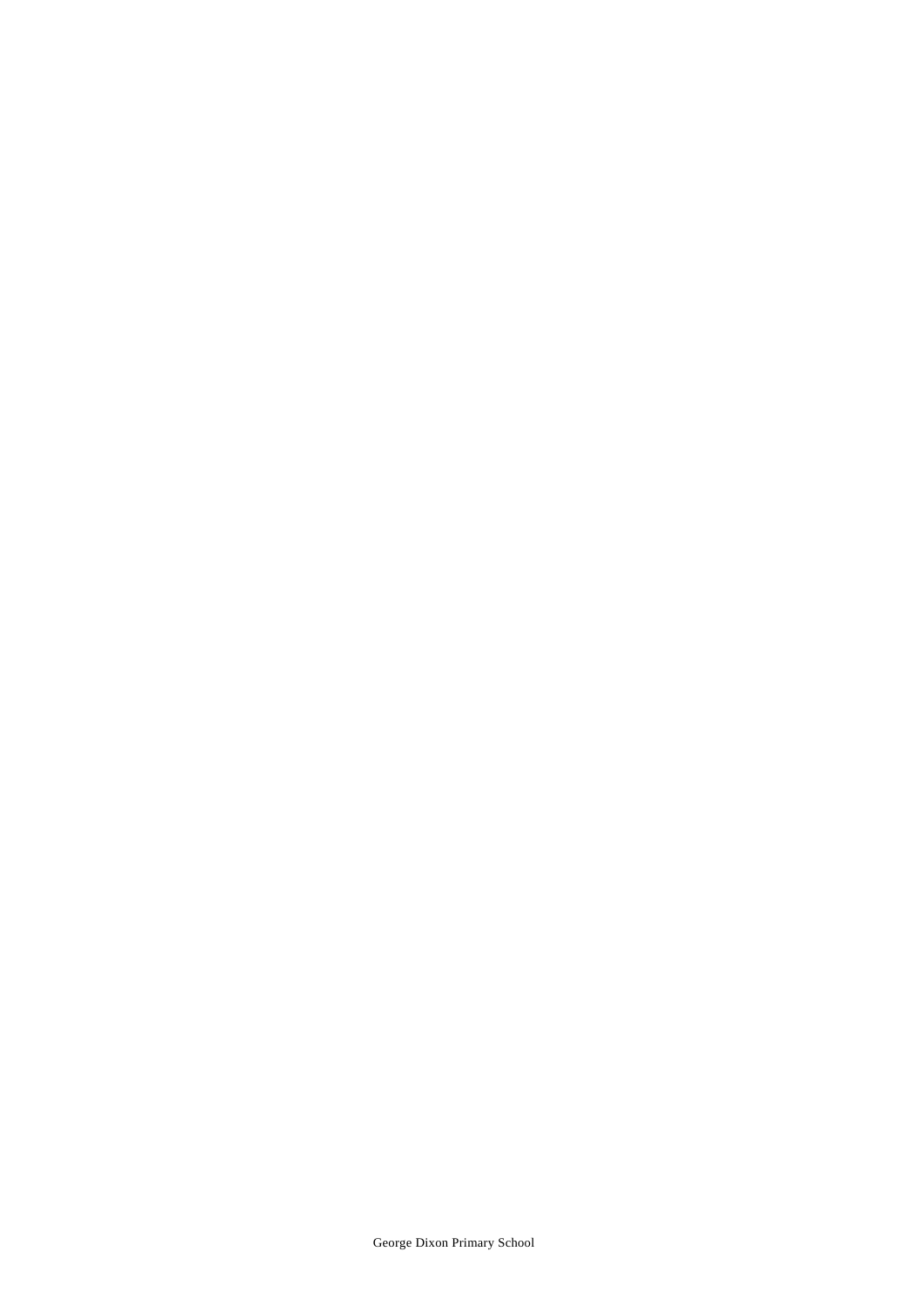# **KNOWLEDGE AND UNDERSTANDING OF THE WORLD**

Provision in knowledge and understanding of the world is **satisfactory.**

## **Main strengths and weaknesses**

- Good use is made of children's' experiences in other places or countries.
- The outdoor environment limits development in this area of learning

## **Commentary**

- 47. At the beginning or reception, attainment is below the level expected. Children make steady progress and by the end of the year the majority will be just below the level expected for their age and achievement is satisfactory. Sound displays such as the 'touch me' wall help children to develop language about the environment appropriately. Children use a sound range of words to describe textures and are beginning to have an awareness of those that are similar or different. Following on from a book about aliens, children use appropriate construction materials to build their own 'aliens'. However, the range of materials is not sufficient and this restricted choice limits independence. When children have been on holiday or have arrived in the country as refugees, then good use is made of their experiences with appropriate sensitivity. This helps new children to feel welcome and for those who have travelled to develop their speaking skills. The bilingual assistant helps children to develop their language well.
- 48. There is very little use made of the outdoor environment. This results in a somewhat limited development of patterns and textures in the natural and built environment. It also leads to a lower than expected level of development of description involving all of the senses. Children show appropriate curiosity but at a level that is lower than the expected for this age.

# **PHYSICAL DEVELOPMENT**

During the inspection, no teaching of this area of learning was observed. As a result, the quality of teaching or provision cannot be judged. However, through observation of children at play, indications are that children's attainment matches the national picture for those elements associated with movement and a sense of space. Children use scissors as a cutting tool appropriately and use small construction equipment appropriately.

## **CREATIVE DEVELOPMENT**

Provision in creative development is **satisfactory**

## **Main strengths and weaknesses**

• Role play activities are used well to develop creativity

## **Commentary**

49. When children start reception, their attainment is below the national expectation. By the time they reach the end of reception they have achieved satisfactorily but attainment remains below the national expectation. Each day, drama activities are used appropriately to develop children's creativity. Children enjoy producing puppet shows either linked to stories they have heard or to their own experiences. Children are somewhat limited in their role play through their lack of spoken language, but they use gestures and actions to demonstrate meaning well. The classroom has a range of sound resources to promote creative development,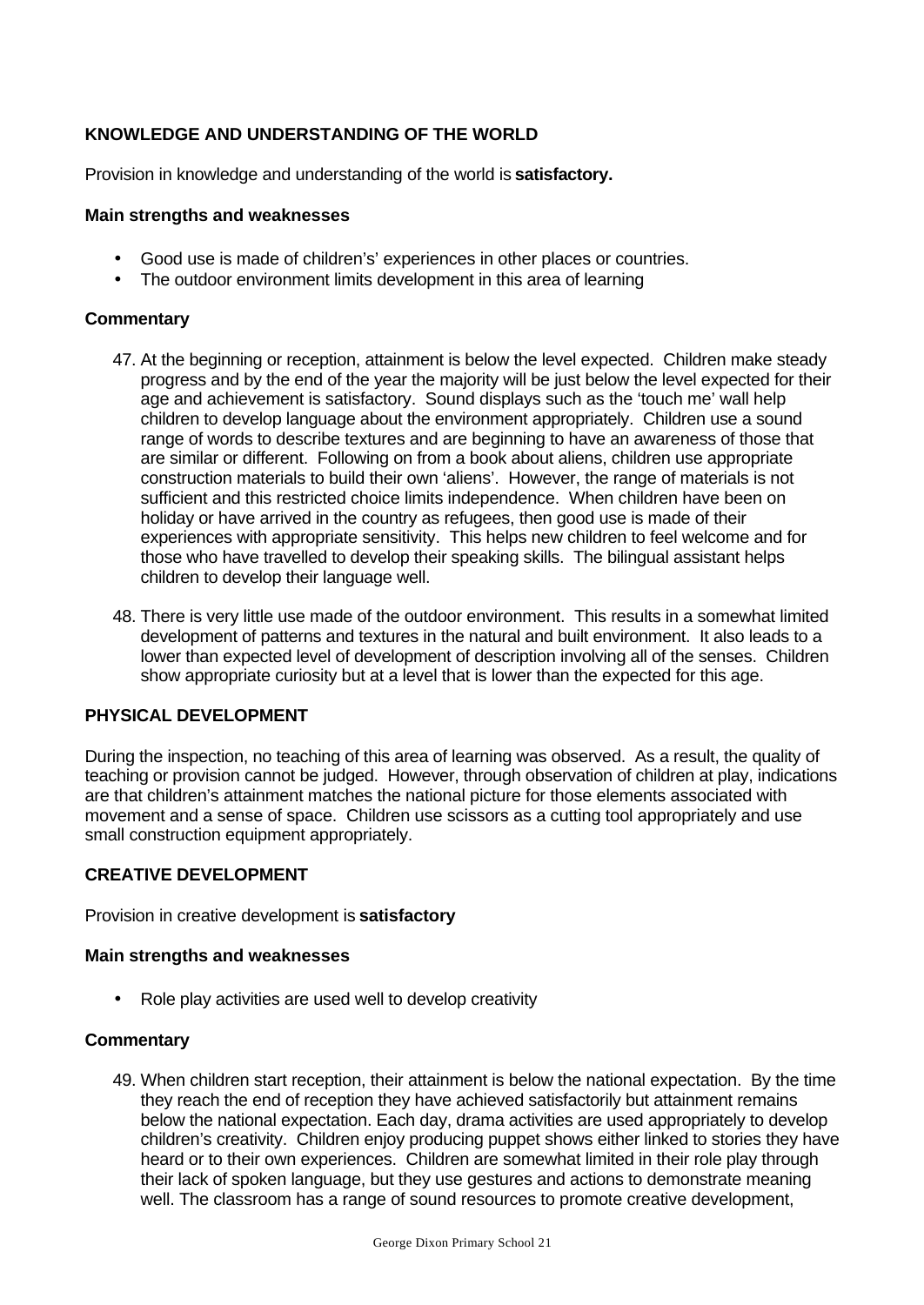including sand, water, paints, glues, scissors and colourful paper. Displays show an appropriate use of all of these and, as a result, children make satisfactory progress.

## **SUBJECTS IN KEY STAGES 1 and 2**

#### Provision for English is **satisfactory**

#### **Main strengths and weaknesses**

- Standards in English are below those expected for the pupils' age throughout the school
- Teaching and learning are good in Years 1 to 2, resulting in pupils' achieving well
- Teaching assistants and other support staff contribute well to pupils' learning particularly those with special educational needs and those at an early stage of English language acquisition
- Subject leadership is good with the co-ordinator providing a very good model for other staff
- Although satisfactory, monitoring and evaluation systems need to be more focused on the impact of teaching upon learning
- Assessment information is not used as well as it should be to plan lessons or to inform pupils as to how they might improve their work

- 50. Standards of attainment overall are below those for their age by Years 2 and 6. Achievement overall is satisfactory with good achievement in Years 1 and 2. This is because the quality of teaching is consistently good in these two year groups. In Years 3 to 6 although there is a significant amount of good teaching, the quality of teaching is uneven with unsatisfactory teaching in Years 4 and 5. Provision for pupils with special educational needs and those who are at an early stage of English language acquisition is good and they make good progress because of the good support that they receive from teaching assistants and other support staff.
- 51. Standards in speaking are below those expected for the pupils' age throughout the school, but listening skills are good. However, given that there are a high percentage of pupils with English as an additional language of whom some are at an early stage of English language acquisition, achievement in speaking and listening is satisfactory overall. At the start and end of most lessons pupils have the chance to give their points of view and share their work with the rest of the class. However, in each class there are a number of pupils who are reluctant to answer questions and who are not drawn consistently into discussions by their teachers. Not all teachers use strategies, such as 'talk partners' for example, to ensure that all pupils have the opportunity to develop their speaking skills. The coordinator is aware of the need to improve this aspect of English and has implemented a good action plan to do so.
- 52. Although throughout the school pupils have opportunities to write for a range of purposes their insecure knowledge of grammar, spelling and punctuation rules, together with a restricted vocabulary, inhibits their progress. For example, pupils in Year 6 do not make consistent use of a range of punctuation in their written work, and examples of extended writing show the need to include more description and a wider range of connectives in their work. The teaching of handwriting is inconsistent. Many pupils at the upper end of the school slip back into printing, and errors such as using capital letters inappropriately go unchecked throughout the school. In reading, higher attaining Year 6 pupils showed a sound understanding of the books they were reading and have some established preferences for authors. They can discuss the differences in style between authors such as J. K. Rowling and Jacqueline Wilson. However, average and lower attaining pupils have difficulty in reading for meaning and a minority of pupils do not use a dictionary effectively as they are unsure of the order of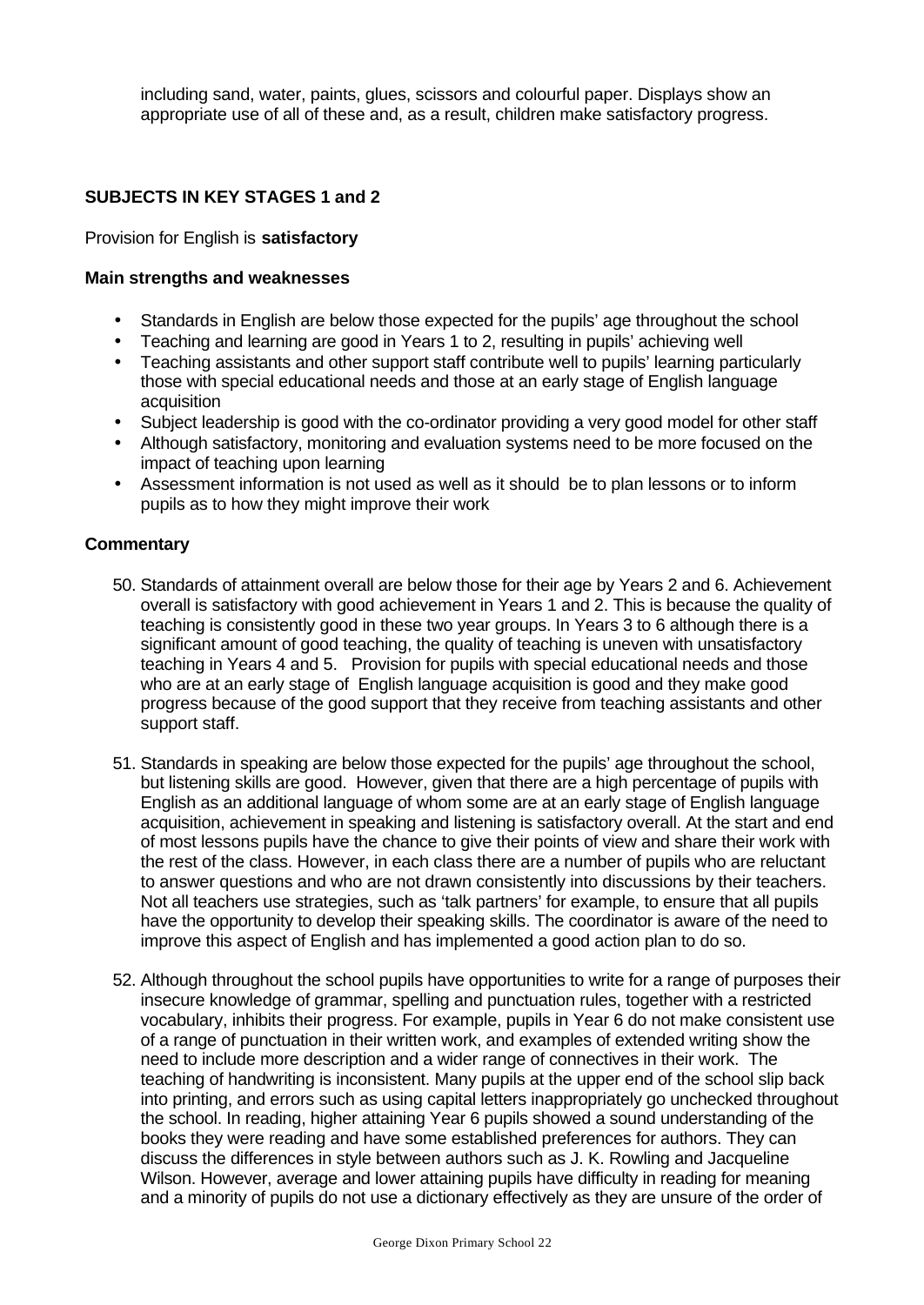letters in the alphabet. Lower attaining pupils read without expression. Most pupils however, listen well, want to achieve, and have good attitudes to learning.

- 53. Teaching is satisfactory, although it is inconsistent. The good and very good teaching was successful because pupils were clear about what they were going to learn. Tasks were well matched to pupils' abilities and meticulously planned to reinforce the learning objective. In a very good lesson in Year 2, pupils benefited from the brisk pace, and the very good use of praise resulted in them working enthusiastically and confidently. Imaginative use of resources stimulated good discussion about characters in the story. All pupils achieved well because the teacher, and the bi-lingual support assistant, used incisive questioning and made effective use of the responses to build on the next stage of learning. In satisfactory lessons, teaching did not always make the most effective use of assessment information in the planning. In some cases, some pupils received work that proved to be either too difficult or too easy. Questions were usually used well but not all pupils were involved, and teachers often allowed the most articulate to dominate discussions. In the unsatisfactory lesson seen during the inspection, the pupils did not make satisfactory gains in their learning because the pace was slow and the tasks were inappropriate for their needs. Pupils lost interest and many did not contribute to the discussion. In some lessons pupils spend too much time listening to the teacher. This slows down their progress and gives them insufficient time to develop their speaking and writing skills, which are areas that the school is trying to improve.
- 54. When support staff are available they are used well, particularly to improve the provision for pupils who have special educational needs and those who are at an early stage of learning English. These pupils benefit from further explanations, in small groups, from classroom support staff and this enables them to achieve well. Pupils generally have good attitudes, get on well with their teachers and rarely misbehave, although they are restless at times when the pace of the lesson is too slow and their interest has waned.
- 55. Leadership is good and management is satisfactory. The coordinator leads by example and provides very good support for her colleagues. She has a clear understanding of the strengths and the areas for development. Although the coordinator has informed teachers of the development areas she has not had the time to check if action has been taken. Also monitoring and evaluation do not focus sufficiently on the impact of teaching upon learning. The information from regular assessments is appropriately used to track pupils' progress and to set individual targets to improve pupils' learning. However, not all teachers use this information well and marking does not always inform pupils of why their work is good or not and how they might improve. Resources are satisfactory and used appropriately to support learning.

## **Language and literacy across the curriculum**

Skills are promoted satisfactorily. For example, when recording in geography and design and technology, pupils use bullet points, labelling and notes. Across the curriculum there is appropriate emphasis on subject-specific vocabulary being understood and used correctly. Effective links are made with other subjects, such as writing poetry in response to the feelings evoked by music. Information and communication technology makes an effective contribution.

## **MATHEMATICS**

Provision for mathematics is **satisfactory.**

## **Main strengths and weaknesses:**

- Standards by Year 6 are below those expected for their age
- Teaching and learning in Years 1 and 2 are good
- Teaching assistants are used well to support pupils' learning
- The subject is well led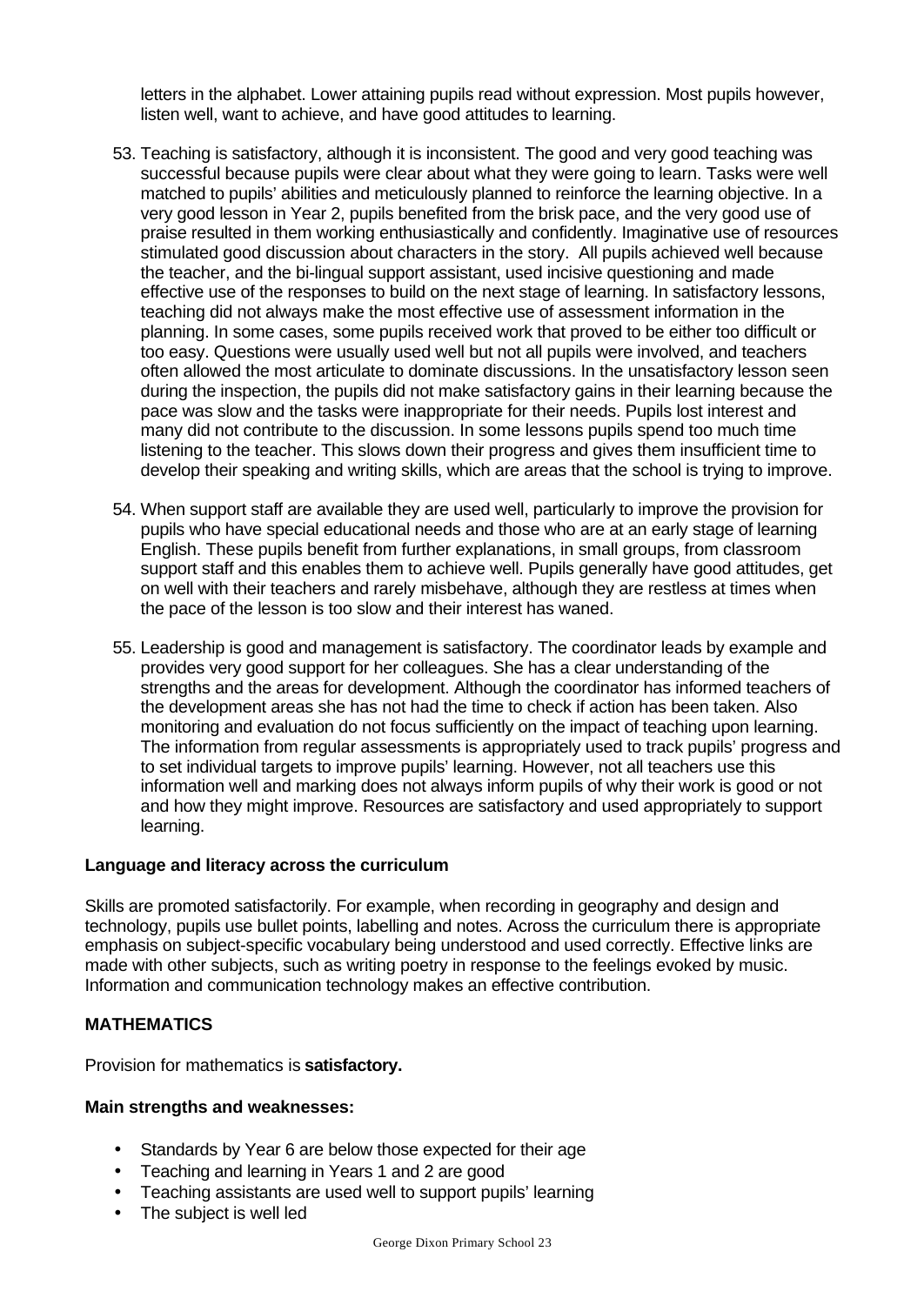- Pupils' interest and engagement is good in Years 1 and 2
- There are inconsistencies in teaching in Years 3 to 6
- Assessment does not always ensure individual needs are met
- Monitoring and evaluation systems lack rigour

#### **Commentary**

- 56. There has been good improvement in the provision for mathematics since the last inspection and pupils currently in Year 2 are now attaining standards expected for their age with evidence of more able pupils attaining above the level expected. There is evidence in the pupils' books of a good coverage of mathematics topics with work on number, shape, fractions and solving number problems. In their work, the majority of pupils show an understanding of how to count on and back in 1s and 10s and solve calculations using tens and units. Because of the good teaching in Years 1 and 2 and the effective use of teaching assistants most pupils, including those with special needs and at an early stage of English acquisition, achieve well in comparison with their prior attainment.
- 57. By Year 6 the majority of pupils are working at levels that are below those expected. In the Year 6 books, there is evidence of a good range of work including factors, prime numbers, ratio and proportion and multiplication and division using 10s, 100s and 1000s. However, pupils do not confidently manipulate numbers and their mental calculations skills are limited. The school is confident that the additional support that will be given over the next few months (booster classes) will enable more pupils to attain the level expected for their age in the national tests. Achievement is satisfactory and, when pupils with learning difficulties are supported by teaching assistants, they make good progress.
- 58. Teaching overall is satisfactory. Teaching in Years 1 and 2 is good. Activities engage and enthuse pupils and good planning ensures individual needs are met. In one lesson on partitioning numbers, 2, 3 and 4 digit numbers were used for the differing abilities in the class. The use of whiteboards for pupils to record answers enabled the teacher to make immediate assessments. In Years 3 to 6 teaching is inconsistent and there is evidence of some poor teaching. When teachers encourage pupils to express ideas and where tasks are suitable for the pupils' differing abilities, they achieve well. In one lesson, pupils gained a clear grasp of following instructions for quarter turns, anticlockwise and clockwise. In less effective lessons with poor planning, pupils are not challenged and their behaviour deteriorates. Language is used incorrectly as for example, Year 4 pupils were asked to draw a box instead of a rectangle, which was very confusing, particularly for pupils with English as an additional language. The pace of lessons is often poor and does not maintain pupils' interest or encourage them to be productive. Oral and mental starters failed to engage pupils' interest.
- 59. The subject is well led by the coordinator who sets a good example through her own good teaching and planning. Management of the subject is satisfactory as a good action plan has been produced but monitoring and evaluation has, as yet, not had an impact on raising standards. Work is well presented in books and there is evidence of a broad range of activities covering all strands of mathematics. Planning in Years 1 and 2 is good but this does not carry on consistently through the school and in Years 3 to 6 differing pupils' needs are not always catered for. Marking of pupils' work by teachers is not focused sufficiently on the learning intention of lessons and pupils do not know what they need to do to improve their work and make progress.

#### **Mathematics across the curriculum**

There are good links with ICT when teaching in the ICT suite but overall there are too few opportunities for pupils to develop their numeracy skills in other areas of the curriculum.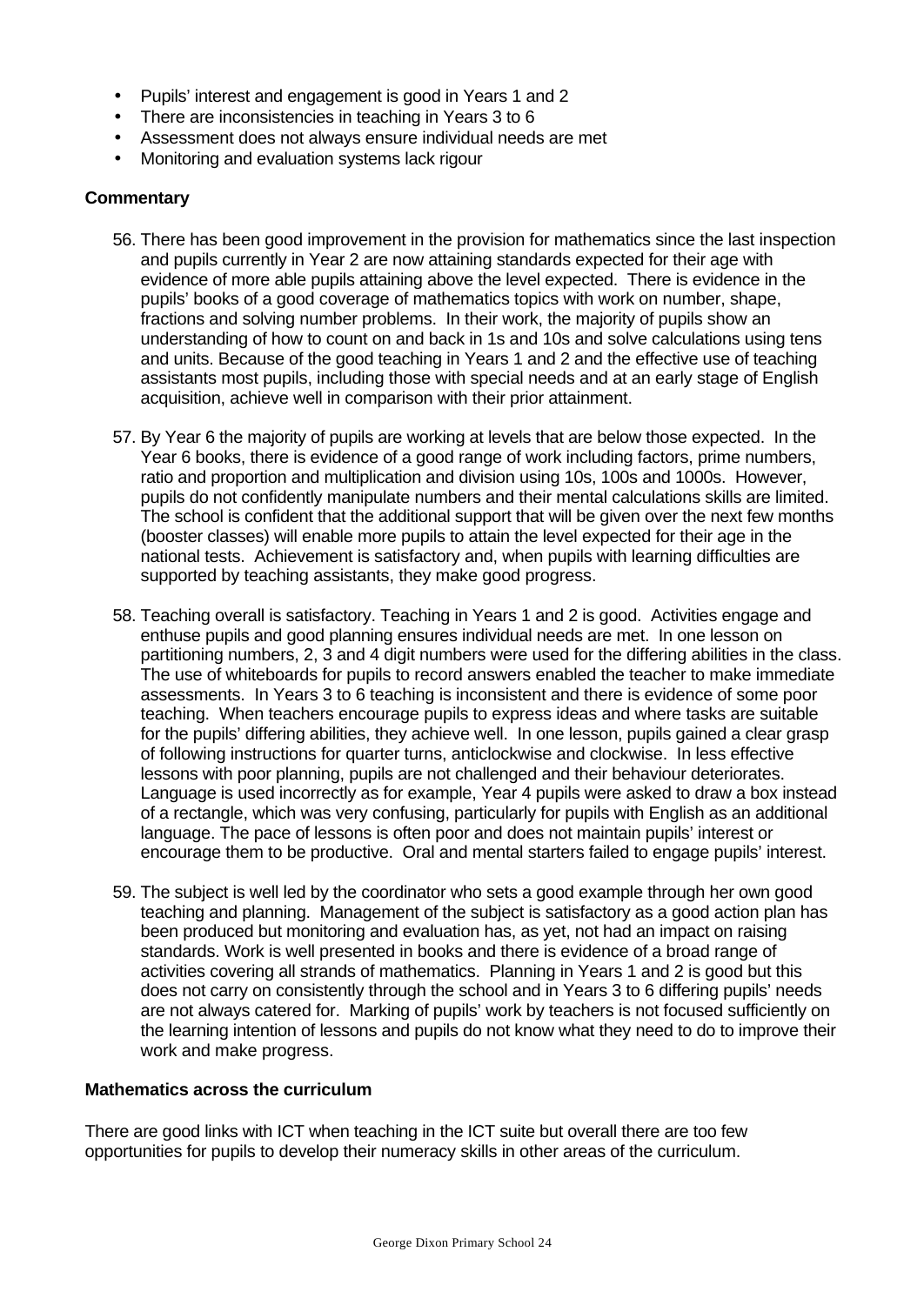# **SCIENCE**

#### Provision in science is **satisfactory**

#### **Main strengths and weaknesses**

- Pupils achieve well in Years 1 and 2 because of good quality teaching.
- Teaching assistants give good support for learning
- There is insufficient emphasis on the skills of enquiry and investigation
- Assessment information is not used sufficiently well to improve standards
- Monitoring and evaluation procedures do not focus sufficiently on the impact of teaching on learning
- 60. Pupils in Years 2 and 6 are working at the levels expected for their ages and achievement overall is satisfactory. Most pupils have a good knowledge of scientific facts, although Year 6 pupils are not always able to link cause and effect and explain how they have investigated their theories and predictions. Pupils with special educational needs and those in the early stages of acquiring English are supported effectively by teaching assistants. This was observed, for example, in a lesson for pupils in Year 2 on melting and dissolving where a group of pupils were ably supported by a bilingual teacher who also provided good support for some less able pupils. This meant that they achieved well during the lesson and were not held back by lack of English or ability to read and write.
- 61. Teaching overall is satisfactory but it is good in Years 1 and 2. Teachers of the younger pupils are confident in their approach towards science and make good use of wall space as a teaching and learning resource. They prepare well for lessons, and resources are ready in advance, of good quality and sufficient. Consequently pupils are able to handle materials and record results successfully. This is partly because teachers pay good attention to the needs of all the pupils within the class and prepare worksheets and other resources so that all can take full part. Pupils are confident and approach their work with interest and enthusiasm. For example, in a Year 2 class there was an atmosphere of excitement as pupils picked up various materials such as butter, chocolate and plasticene and tried to melt them in their hands using body heat. This very messy activity was well controlled by the teacher, and thoroughly enjoyed by the pupils! Good learning was evidenced in the language which pupils used when describing what was happening, and the questions which they asked during the activity. Due to consistently good teaching, achievement is good for these pupils by the time they reach the age of seven.
- 62. By the end of Year 2 pupils use different frameworks to record their own experiments quite well, and teachers use many practical ways to develop understanding and enquiry. They make good use of scientific language and all books and worksheets have lists of basic and key words which pupils may need. Staff also make good use of key words in lessons and effective questioning encourages the pupils to be more thoughtful and enquiring when studying this subject. This good scientific approach produces good learning and progress within lessons.
- 63. However, this approach is not always mirrored for older pupils and there is over-emphasis on the use of worksheets. There is evidence of unsatisfactory teaching in these year groups. Workbooks for pupils in Year 6 are over-dependent on a published programme of work, and all pupils within a class do the same work. This means that more able pupils are rarely stretched in their thinking. Questions to extend thinking or to guide pupils while they work are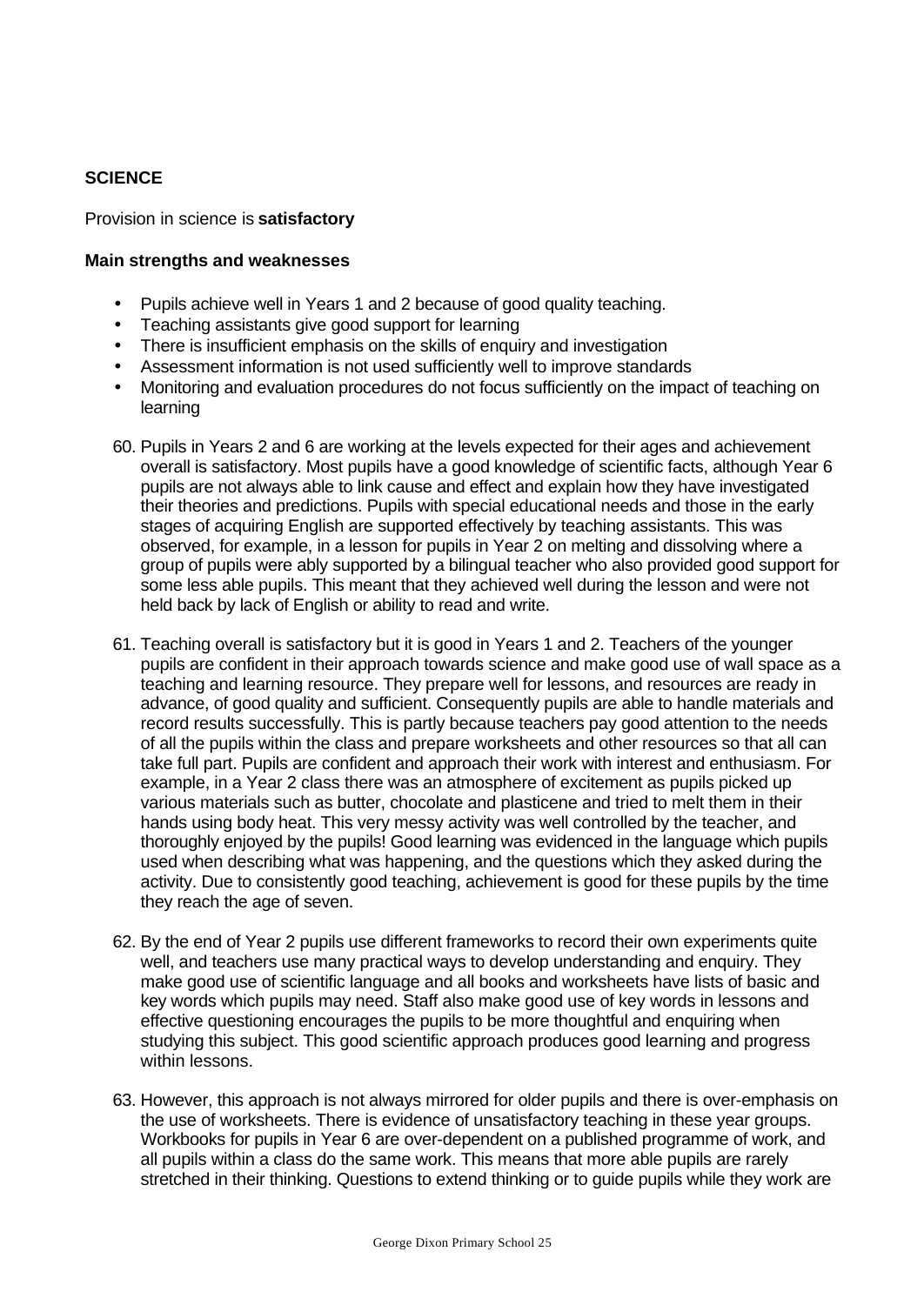not used effectively and teachers do not always check for understanding when explaining a point and this also leads to slower progress, especially for pupils with a higher ability.

- 64. Time is not always used well. For example, a Year 6 lesson was split by the afternoon break. Before the break pupils recapped learning from a previous lesson, and wrote predictions for an investigation, and afterwards set up the test in a prescribed way and began to write about it using a prepared worksheet. Time before break was not used to prepare equipment, despite many pupils having finished early, and spending the rest of the time on other activities. Time spent on science throughout the year is not always used well. Most classes have a half term "break" from the subject which hinders progress, and insufficient time is spent on enquiry and investigation in Years 3 to 6. This is a similar position to that in the previous inspection. Marking is rarely constructive or used to challenge or encourage pupils. Assessment information is not used by all teachers to inform future learning activities.
- 65. Leadership and management are satisfactory. The coordinator for the subject has recently revised the policy for science to give greater emphasis to the skills of enquiry and investigation and is aware of the limited opportunities for pupils to extend their own learning by devising and designing their own experiments. However, she has not yet implemented any changes within the scheme of work or monitored the impact of the new policy. Resources overall are satisfactory and ICT is used appropriately to improve learning.

# **INFORMATION AND COMMUNICATION TECHNOLOGY**

Provision for information and communication technology (ICT) is **satisfactory**

## **Main strengths and weaknesses:**

- Improvements made since the last inspection have resulted in standards being as expected in Years 2 and 6
- Information and communication technology is used well to support literacy and numeracy
- Information and communication technology is used well to support pupils with special educational needs
- There has been little monitoring of learning in this subject

- 66. Standards match age related expectations at the end of Year 2 and Year 6. All pupils are very enthusiastic about working on computers and enjoy being in the computer suite. Achievement is good in Years 1 and 2, as pupils start school with skills below those expected for their age and standards match those expected by the end of Year 2. Pupils in Years 3 to 6 make satisfactory progress. Pupils with learning difficulties are well supported during ICT lessons and because of this good support they achieve well.
- 67. The provision for ICT has improved considerably since the previous inspection with the completion of the suite, which is now used by all classes. Teaching and learning are satisfactory overall. Teaching of ICT in the suite is often linked to other curriculum areas, particularly literacy and numeracy. In a Year 2 lesson, pupils were taught reading and writing skills while recognising that computer programs use sound, text and pictures. Pupils in the lesson understood how to 'log on/off' and how to vary the font during their word processing activity.
- 68. In Year 4, pupils are confident typing on the computer and can independently save their work. In a Year 5 lesson, the teacher successfully linked the teaching of ICT skills with science and pupils were confident using a multi-media program to present their work on the solar system. In all the lessons observed, pupils with special educational needs and those at the early stages of English language acquisition were well supported by knowledgeable teaching assistants and their achievement is good.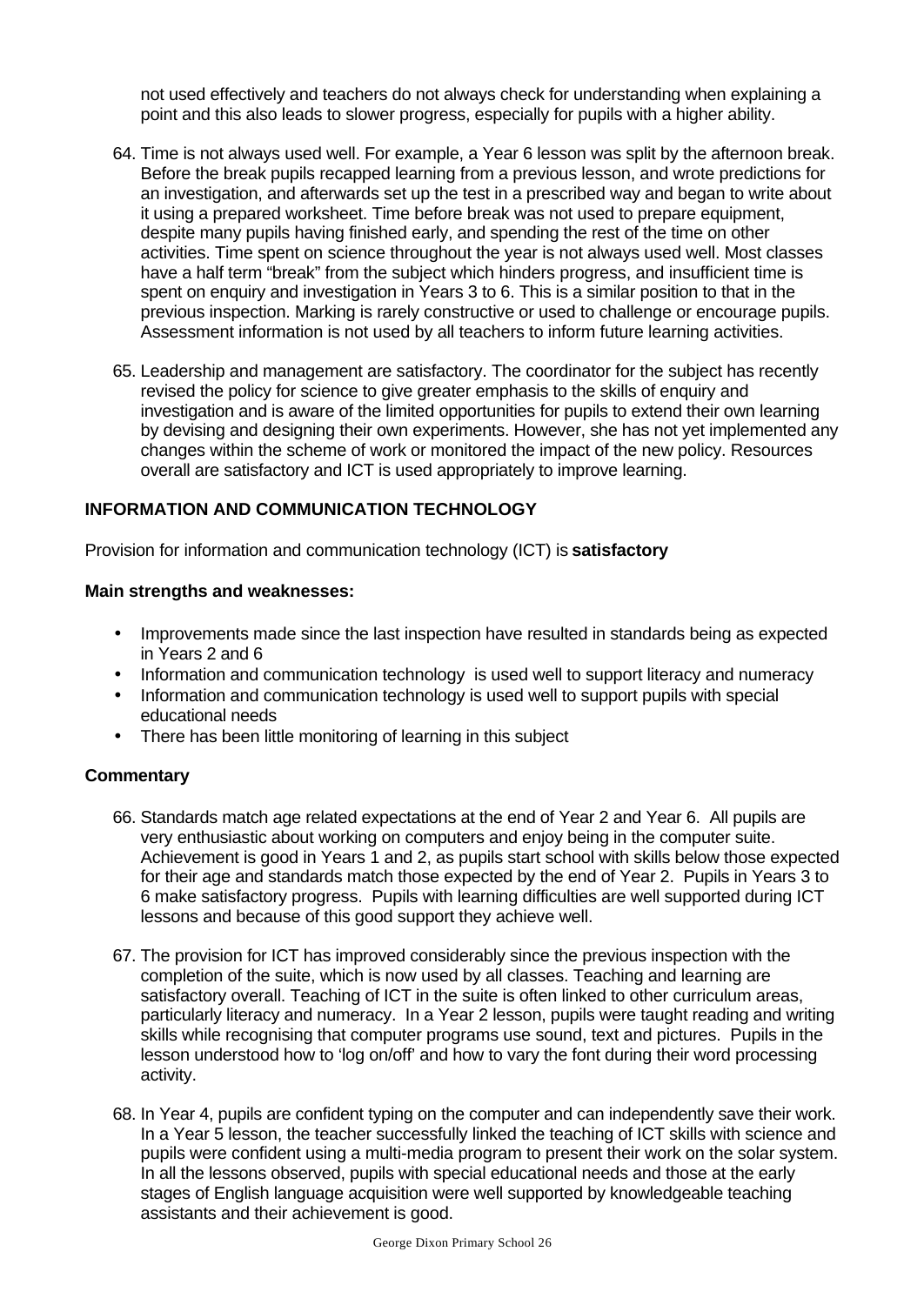69. The leadership and management of the subject are satisfactory. The subject coordinator is knowledgeable and has provided training and support for colleagues. Staff have also received training through the New Opportunities Fund and they now have a much more secure knowledge and understanding of the subject. The action plan shows clearly how the school intends to develop the subject. There is recognition that the school needs a more coherent scheme of work to ensure all strands of ICT are covered more effectively. There are plans to develop the use of ICT in classrooms to support all areas of the curriculum. Monitoring and evaluation of the subject have not yet been undertaken and it will be important to focus on the impact of teaching on learning.

#### **Information and communication technology across the curriculum**

With the installation of the ICT suite and staff training the provision for ICT has become satisfactory and it is having a positive impact on pupils' learning although the school is fully aware of the need to develop further the use of ICT to support other areas of the curriculum.

## **HUMANITIES**

#### **RELIGIOUS EDUCATION**

Provision for religious education is **good.**

#### **Main strengths and weaknesses**

- The school celebrates the richness of religious and cultural diversity and as a result, pupils learn well from each other.
- Teaching and learning are consistently good.
- Leadership of the subject is good and is responsible for the improving standards
- Religious education contributes well to the pupils' moral development

- 70. Standards in religious education are good. Pupils in Years 2 and 6 reach levels beyond that expected in the locally agreed syllabus. There are a number of religions represented by the pupils of the school and all pupils learn about each other's beliefs and lifestyles well. As a result there is a good level of understanding and a high degree of tolerance and respect. Because of this, achievement is good.
- 71. Staff are particularly good at using the beliefs of pupils as a starting point for learning about world faiths. Almost all of the major world religions are represented in the school and good opportunities are taken to celebrate all major festivals or special days. This is a good starting point for units of work, as pupils are able to teach each other in a lively and effective way. The school has been innovative in its organisation of the curriculum to incorporate festivals and this has had a significantly positive impact on standards.
- 72. The quality of teaching is consistently good. In a very good Year 1 lesson, there was a very good appreciation of the different ways in which pupils learn. The teacher presented the class with a range of stories, pictures and religious artefacts to help them understand the celebration of Eid al Adha, which had taken place the day before. In a good Year 6 lesson, the teacher was particularly good at presenting topics for discussion. This linked pupils' own experiences to the life of Buddha well, and as a result, pupils understood the sacrifices made by Buddha in order to become a teacher. The work in pupils' books shows that every opportunity is taken to develop literacy skills. All forms of writing are planned for and in lessons, speaking and listening opportunities are carefully considered. As a result, pupils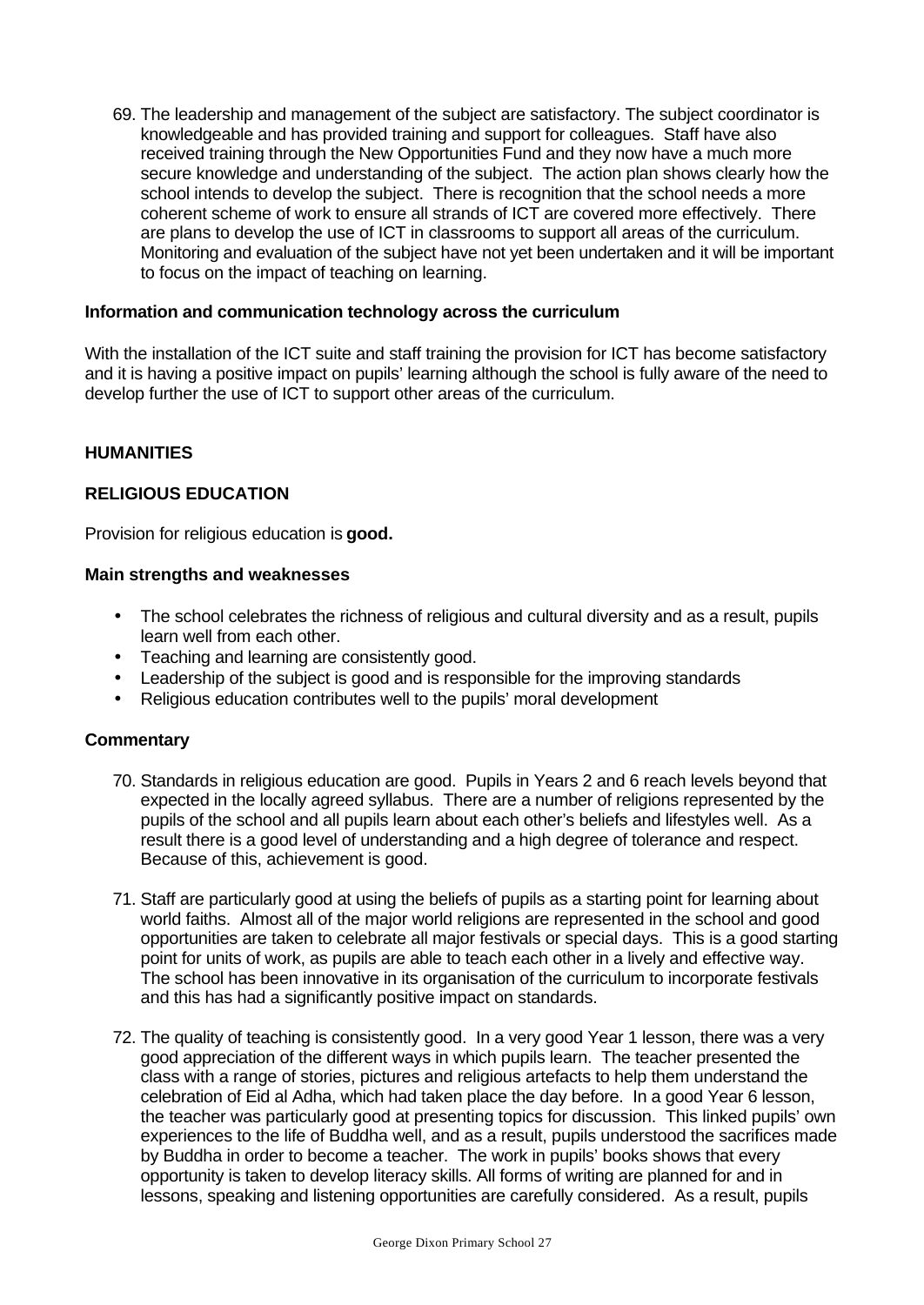learn to debate effectively and communicate their views confidently. In discussion with pupils, they are enthusiastic and knowledgeable about religious education. They convey a real sense of religious tolerance and show a great deal of respect for one another's beliefs.

73. The good standards achieved are very much due to the good subject co-ordinator. Acting as a good role model, the co-ordinator has enthusiastically raised the profile of the subject through training and development work and by keeping the school's documentation up to date, relevant and useful for teachers. There is a good level of understanding of pupils' achievement and an appropriate action plan is in place. Leadership is good and management is satisfactory. The need to develop further the assessment systems, have been rightly identified by the co-ordinator. Strongly linked to the work in religious education is the moral development of pupils. The school's innovative and very good 'black history' week is one such example in which pupils learned well about equality and the lives of significant figures such as Dr Martin Luther King and Nelson Mandela. Resources are good and staff skills high. At the time of the last inspection, standards were satisfactory. There has been good improvement since then.

## **GEOGRAPHY AND HISTORY**

- 74. Work was only sampled in **geography** and **history** as insufficient lessons were seen. It is not possible, therefore to make an overall judgement about provision in these subjects. However, evidence from pupils' work and from talking to them enables secure judgements to be made about standards. Standards in **geography** by Years 2 and 6, match those expected for their age and achievement is satisfactory. In **history,** standards are above those expected by Years 2 and 6 and achievement is good.
- 75. In **geography**, pupils in Year 2 use Venn diagrams and tables well to sort information about the ways they travel to school. This develops their numeracy skills well. Pupils also develop literacy skills appropriately by presenting their writing in a variety of ways. For example, bullet point lists give information about countries pupils have visited. There is an appropriate emphasis on developing map work and enquiry skills. Pupils in Year 6 have a good awareness of the countries of Europe and have a sound knowledge of the impact of humans on the environment. However, pupils have a limited knowledge of the different types of locations that exist within the United Kingdom. This limits their achievement in geography.
- 76. In **history**, pupils in Years 2 and 6 are enthusiastic and knowledgeable about a range of methods of finding out about the past. In Year 2 pupils have a secure sense of chronology. They speak accurately of the passing of time linking events in their lives and in the lives of their family to a timeline. Pupils in Year 6 question evidence and make good judgements as to the validity of different sources of evidence. They have a good awareness of the passing of time and can accurately order on a time line major events such as the birth of Christ and events in British history since the invasion of the Romans and Vikings. In pupils' work, there is good development of literacy skills and this helps pupils to achieve well.
- 77. The very good 'black history' week is of very good relevance to the pupils. In discussion, they relish the opportunity to speak about what they have learned. Pupils in Years 2 and 6 discuss the lives of Dr Martin Luther King and Nelson Mandela in the fight for equality and reflect well on the lives of Black Americans and South Africans during times of slavery or segregation. They have a strong sense of moral development and bring this to their work effectively.
- 78. Leadership of history and geography is good and management is satisfactory. The subject leaders are relatively new to the subject but have a strong vision for development. However, action plans and the processes used for tracking the progress and achievement of pupils are in need of further development.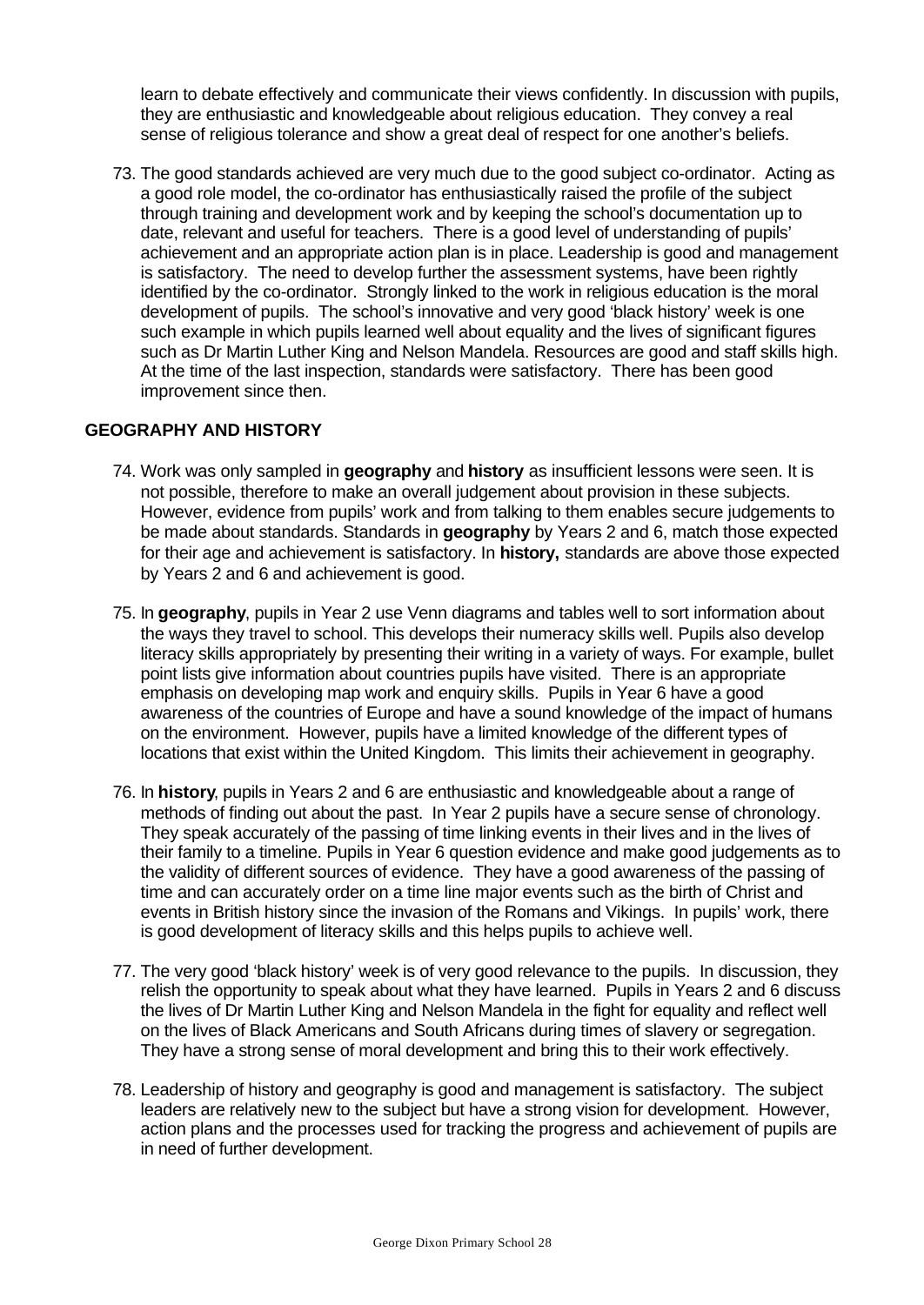## **CREATIVE, AESTHETIC, PRACTICAL AND PHYSICAL SUBJECTS**

- 79. It was not possible to make a firm judgement about provision in **art and design**, **design and technology, music or physical education** and these subjects were sampled during the inspection.
- 80. Throughout the school a full range of **art and design** work is displayed which has a considerable effect on the environment. Classrooms and shared areas are bright and colourful, and are significantly enhanced by the quality, range and ethnic diversity of the work on display. Much of the work is linked to other subjects, including pupils' personal and social education, history and religious education. Examples on the walls and in books show pupils attain good standards and achieve well. Work reflects all aspects of the teaching of art and design, including texture, colour, the interpretation of the work of significant artists and threedimensional displays. Many cultures and nationalities are represented, with displays of pupils' work on patterns on Kenyan scarves and wraps, Rangoli patterns, Muslim art and aborigine paintings. The work on display and in books shows careful attention to skill and control of the medium being used, including photography, collage and ICT. This considerable achievement has been brought about by the vision of key staff within school and a programme of enrichment during the "Year of the Arts".
- 81. Only one lesson was observed in **design and technology**, and it was not possible to look at a large enough sample of pupils' completed work to make a judgement on standards or pupils' achievement. Design and technology is planned to be taught in conjunction with other subjects and this relatively new development is having a good effect on learning. For example, pupils designed and made Roman helmets in history and have had the opportunity to learn more about the Tudors through a study of the designs of houses, comparing them to those of the present day. An important part of the designing and making process is the opportunity for pupils to evaluate their work and that of others, but this is not yet a significant element in design portfolios. The new co-ordinator for the subject plans to ensure full coverage of aspects of design and to implement a framework for the acquisition and progression of skills*.*
- 82. It was not possible to gather sufficient evidence to comment on standards or achievement in **music.** The small amount of singing heard was of a satisfactory standard. There is a good programme of enrichment, including visiting orchestras, drummers and the school's own steel band. The pupils have many opportunities to listen to music from many different cultures and countries. Pupils listening to the visiting string quartet during the inspection were excited but well behaved and listened with good attention, despite a fairly long session. During the quieter pieces some were observed with closed eyes, and some with open mouths as they listened! They joined in with their bodies during louder and faster pieces and some could be seen copying the actions of the cellist or violinist. The choir performs to audiences, and has been to visit other events in the city. The school is piloting a new commercial programme of work in order to improve standards and coverage and to support teacher's confidence when teaching. This is an improvement since the previous inspection. Resources are somewhat limited and dated, and are in need of replenishment.
- 83. **In physical education** there was insufficient evidence to comment on standards or achievement. There is a good programme of enrichment in this subject, including visiting sports people and dancers, and a range of extra- curricular activities for pupils to join in. These include football, athletics, and other sporting competitions with local schools. There is a satisfactory balance across different aspects of the subject, and the subject cocoordinator is planning further development in dance. There is a commercial programme of work which all staff follow to ensure that learning is continuous throughout the school, and the school has joined a scheme with local secondary schools to promote health and fitness.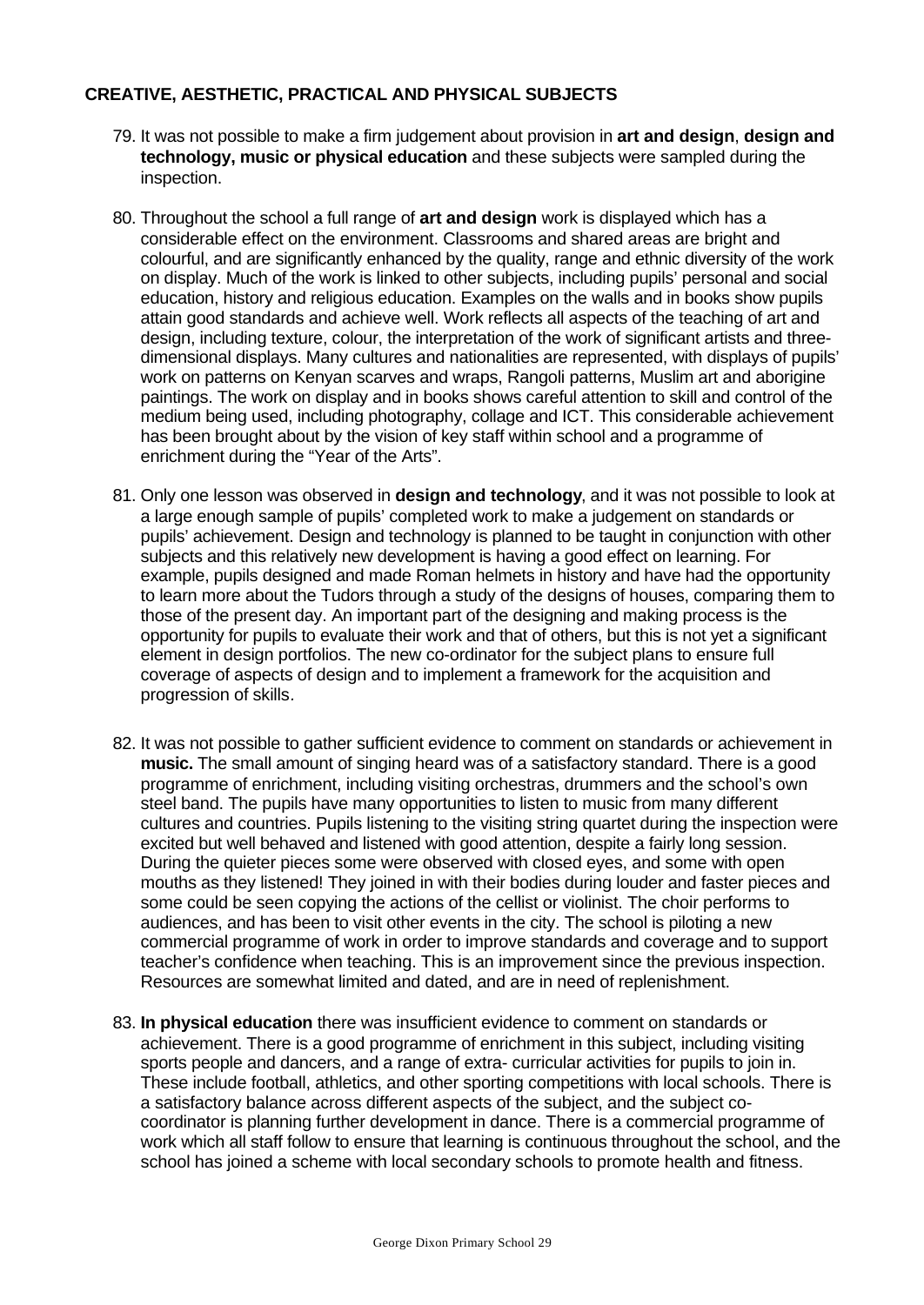## **PERSONAL, SOCIAL AND HEALTH EDUCATION AND CITIZENSHIP**

- 84. Only two personal, social and health education lessons were seen, one in Year 1 and one in Year 3. The evidence is therefore somewhat limited and it would be inappropriate to make an overall judgement about subject provision.
- 85. From the content of the two lessons seen and the regularity with which personal, social and health education lessons appear on the timetable, it is clear that the school puts a strong emphasis on pupils' personal development. Systems such as the school council and circletime effectively help to promote this aspect of the school's work resulting in the good achievement of pupils. Year 6 pupils have become accustomed to discussing important issues, such as basic human rights, in a mature and sensible manner, and readily express their views in the knowledge that they will be listened to and their views respected. The foundations of this work can be seen clearly lower down the school where teachers skilfully draw Year 2 pupils into discussions about what qualities are needed to be a good friend The very good relationships teachers establish with pupils are the cornerstone of the teaching and provide an atmosphere in which pupils can openly address the sensitive issues that affect all their lives